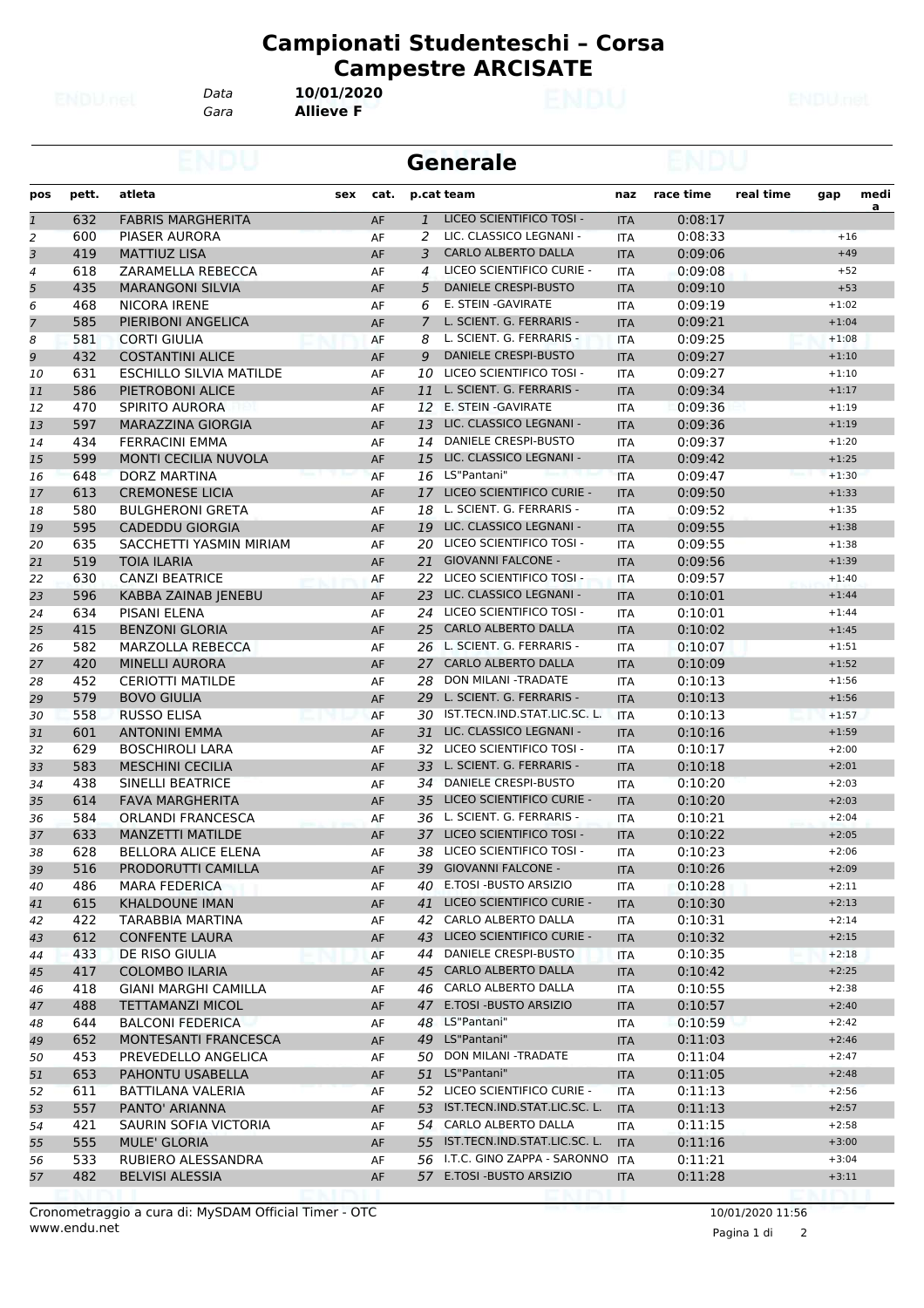| pos | pett. | atleta                     | sex | cat. | p.cat team |                               | naz        | race time | real time | gap     | medi<br>a |
|-----|-------|----------------------------|-----|------|------------|-------------------------------|------------|-----------|-----------|---------|-----------|
| 58  | 602   | <b>SERVIDIO GIORGIA</b>    |     | AF   | 58         | LIC. CLASSICO LEGNANI -       | <b>ITA</b> | 0:11:29   |           | $+3:12$ |           |
| 59  | 531   | <b>COZZI LISA</b>          |     | AF   | 59         | I.T.C. GINO ZAPPA - SARONNO   | <b>ITA</b> | 0:11:31   |           | $+3:14$ |           |
| 60  | 647   | <b>COZZI GAIA</b>          |     | AF   | 60         | LS"Pantani"                   | <b>ITA</b> | 0:11:31   |           | $+3:15$ |           |
| 61  | 431   | <b>BRAZZELLI SOFIA</b>     |     | AF   | 61         | DANIELE CRESPI-BUSTO          | <b>ITA</b> | 0:11:32   |           | $+3:15$ |           |
| 62  | 471   | <b>SUMMA CAMILLA</b>       |     | AF   |            | 62 E. STEIN - GAVIRATE        | <b>ITA</b> | 0:11:33   |           | $+3:16$ |           |
| 63  | 649   | <b>FRISULEOS VICTORIA</b>  |     | AF   | 63         | LS"Pantani"                   | <b>ITA</b> | 0:11:34   |           | $+3:17$ |           |
| 64  | 512   | <b>AVALLONE CHIARA</b>     |     | AF   | 64         | <b>GIOVANNI FALCONE -</b>     | <b>ITA</b> | 0:11:34   |           | $+3:17$ |           |
| 65  | 513   | <b>BORGHI ISABELLA</b>     |     | AF   | 65         | <b>GIOVANNI FALCONE -</b>     | <b>ITA</b> | 0:11:43   |           | $+3:26$ |           |
| 66  | 598   | <b>MERLO CAMILLA</b>       |     | AF   | 66         | LIC. CLASSICO LEGNANI -       | <b>ITA</b> | 0:11:49   |           | $+3:32$ |           |
| 67  | 535   | <b>SPINI SOFIA</b>         |     | AF   | 67         | I.T.C. GINO ZAPPA - SARONNO   | <b>ITA</b> | 0:11:52   |           | $+3:35$ |           |
| 68  | 514   | <b>FINAZZI ALICE</b>       |     | AF   | 68         | <b>GIOVANNI FALCONE -</b>     | <b>ITA</b> | 0:11:54   |           | $+3:37$ |           |
| 69  | 566   | PATERA SOFIA               |     | AF   | 69         | <b>ISTITUTO TECNICO</b>       | <b>ITA</b> | 0:12:00   |           | $+3:43$ |           |
| 70  | 565   | <b>MASIA SILVIA</b>        |     | AF   | 70         | <b>ISTITUTO TECNICO</b>       | <b>ITA</b> | 0:12:01   |           | $+3:44$ |           |
| 71  | 501   | <b>TONIOLO FRANCESCA</b>   |     | AF   | 71         | F. DAVERIO - N. CASULA - P.L. | <b>ITA</b> | 0:12:01   |           | $+3:44$ |           |
| 72  | 554   | <b>GOGLIO VIOLA</b>        |     | AF   | 72         | IST.TECN.IND.STAT.LIC.SC. L.  | <b>ITA</b> | 0:12:07   |           | $+3:51$ |           |
| 73  | 484   | <b>COLOMBO FABIANA</b>     |     | AF   | 73         | E.TOSI - BUSTO ARSIZIO        | <b>ITA</b> | 0:12:09   |           | $+3:52$ |           |
| 74  | 534   | SPATARO VALENTINA          |     | AF   | 74         | I.T.C. GINO ZAPPA - SARONNO   | <b>ITA</b> | 0:12:11   |           | $+3:55$ |           |
| 75  | 437   | <b>OUADRELLI BIANCA</b>    |     | AF   | 75         | <b>DANIELE CRESPI-BUSTO</b>   | <b>ITA</b> | 0:12:14   |           | $+3:57$ |           |
| 76  | 564   | <b>DELAITI REBECCA</b>     |     | AF   | 76         | <b>ISTITUTO TECNICO</b>       | <b>ITA</b> | 0:12:19   |           | $+4:02$ |           |
| 77  | 530   | <b>BERCINI VALENTINA</b>   |     | AF   | 77         | I.T.C. GINO ZAPPA - SARONNO   | <b>ITA</b> | 0:12:31   |           | $+4:14$ |           |
| 78  | 518   | <b>SEGATORI F. SONIA</b>   |     | AF   | 78         | <b>GIOVANNI FALCONE -</b>     | <b>ITA</b> | 0:12:51   |           | $+4:34$ |           |
| 79  | 450   | <b>BERNASCONI KRISTINA</b> |     | AF   | 79         | <b>DON MILANI -TRADATE</b>    | <b>ITA</b> | 0:13:08   |           | $+4:51$ |           |
| 80  | 536   | <b>VISMARA NOEMI</b>       |     | AF   | 80         | I.T.C. GINO ZAPPA - SARONNO   | <b>ITA</b> | 0:13:58   |           | $+5:41$ |           |
| 81  | 483   | <b>BIELLI GIULIA ZOE</b>   |     | AF   | 81         | E.TOSI - BUSTO ARSIZIO        | <b>ITA</b> | 0:14:21   |           | $+6:04$ |           |
| 82  | 651   | <b>MIETTO ALESSANDRA</b>   |     | AF   | 82         | LS"Pantani"                   | <b>ITA</b> | 0:14:40   |           | $+6:23$ |           |
| 83  | 645   | <b>RAKIKI GRACE</b>        |     | AF   |            | 83 LS"Pantani"                | <b>ITA</b> | 0:14:40   |           | $+6:23$ |           |

|             | concept the said a sure di. M. CDAM Official Timer. OTC. |             |                | CNIDI       | 10/01/2020 11 FC          |                |
|-------------|----------------------------------------------------------|-------------|----------------|-------------|---------------------------|----------------|
|             | ENDU <sub>net</sub>                                      |             | ENDU           |             | ENDUmet                   |                |
| ENDU        |                                                          | <b>ENDU</b> |                | <b>ENDU</b> |                           | <b>ENDU</b>    |
|             | <b>ENDU</b>                                              |             | <b>ENDU</b>    |             | ENDU                      |                |
| <b>ENDU</b> |                                                          | <b>ENDU</b> |                | <b>ENDU</b> |                           | <b>ENDU</b>    |
|             | <b>ENDU</b>                                              |             | <b>ENDUnet</b> |             | <b>ENDU</b>               |                |
| <b>ENDU</b> |                                                          | <b>ENDU</b> |                | <b>ENDU</b> |                           | <b>ENDU</b>    |
|             | <b>ENDUMBL</b>                                           |             | <b>ENDU</b>    |             | <b>ENDU<sub>DEL</sub></b> |                |
| <b>ENDU</b> |                                                          | <b>ENDU</b> |                | <b>ENDU</b> |                           | <b>ENDU</b>    |
|             | <b>ENDU</b>                                              |             | <b>ENDU</b>    |             | <b>ENDU</b>               |                |
| ENDUMet     |                                                          | <b>ENDU</b> |                | <b>ENDU</b> |                           | <b>ENDUnet</b> |

L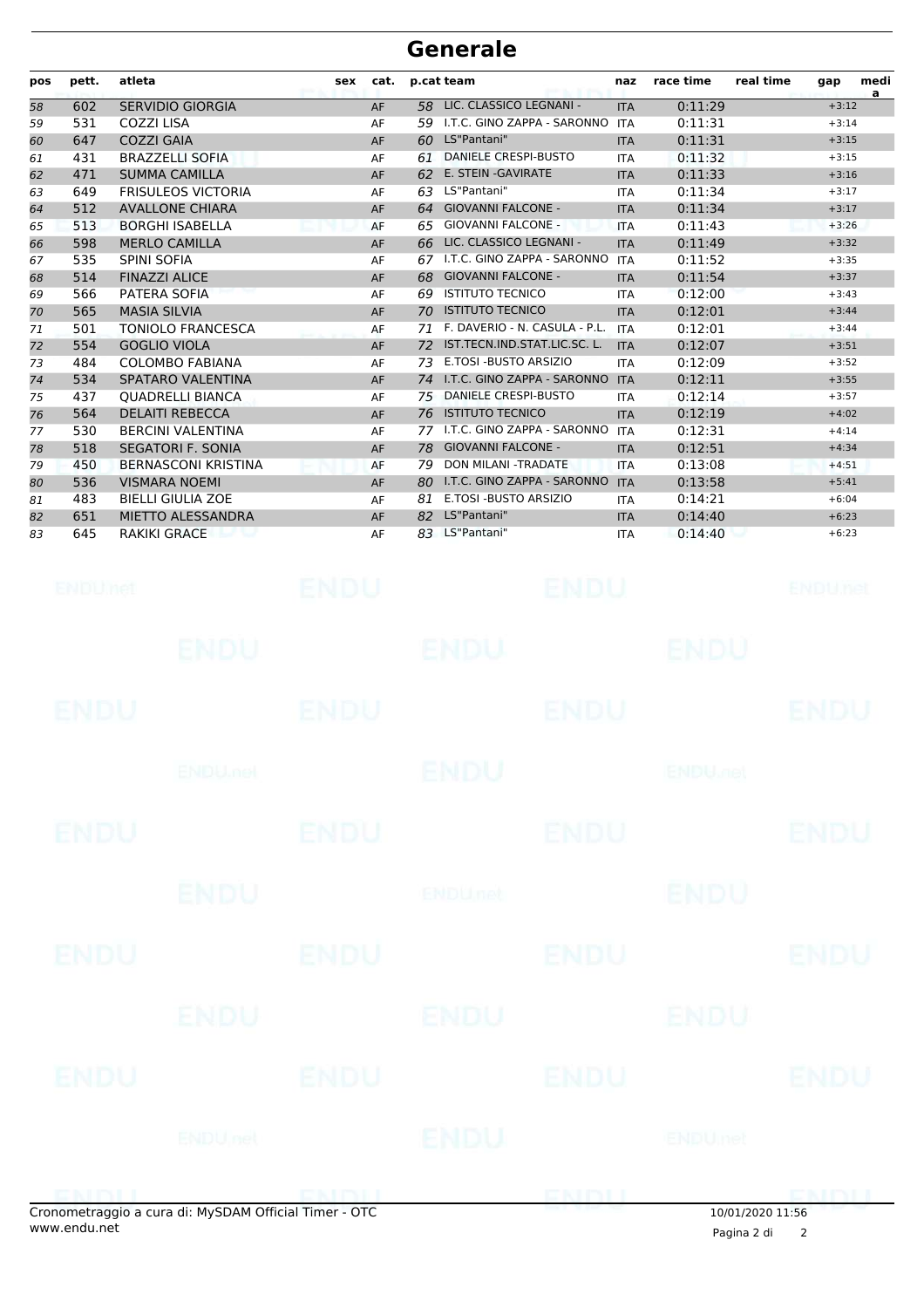*Data* **10/01/2020**

*Gara* **Allievi M**

|                |            |                                             |           |                | <b>Generale</b>                                   |                          |                    |           |                    |      |
|----------------|------------|---------------------------------------------|-----------|----------------|---------------------------------------------------|--------------------------|--------------------|-----------|--------------------|------|
| pos            | pett.      | atleta<br>sex                               | cat.      |                | p.cat team                                        | naz                      | race time          | real time | gap                | medi |
| $\overline{1}$ | 594        | <b>ZEN MATTIA</b>                           | <b>AM</b> | $\mathbf{1}$   | L. SCIENT. G. FERRARIS -                          | <b>ITA</b>               | 0:09:22            |           |                    | a    |
| 2              | 491        | <b>BELLOTTI LORENZO</b>                     | AM        | 2              | E.TOSI - BUSTO ARSIZIO                            | <b>ITA</b>               | 0:09:40            |           | $+18$              |      |
| 3              | 639        | <b>GARAVAGLIA YORDI</b>                     | <b>AM</b> | 3              | LICEO SCIENTIFICO TOSI -                          | <b>ITA</b>               | 0:09:52            |           | $+31$              |      |
| 4              | 560        | <b>SANTIAGO</b><br><b>CREMONESI LUCA</b>    | AM        | $\overline{4}$ | IST.TECN.IND.STAT.LIC.SC. L.                      | <b>ITA</b>               | 0:10:01            |           | $+40$              |      |
| 5              | 427        | <b>FERRARO LORENZO</b>                      | <b>AM</b> | 5              | <b>CARLO ALBERTO DALLA</b>                        | <b>ITA</b>               | 0:10:07            |           | $+46$              |      |
| 6              | 425        | <b>COLOMBO EMANUELE</b>                     | AM        | 6              | <b>CARLO ALBERTO DALLA</b>                        | <b>ITA</b>               | 0:10:12            |           | $+51$              |      |
|                |            | CARLO                                       |           |                |                                                   |                          |                    |           |                    |      |
| $\overline{7}$ | 547        | <b>BORGHI ANDREA</b>                        | AM        | 7              | I.T.I.S RIVA - SARONNO -                          | <b>ITA</b>               | 0:10:14            |           | $+52$              |      |
| 8              | 474        | <b>GROPPO RICCARDO</b>                      | AM        | 8              | E. STEIN - GAVIRATE                               | <b>ITA</b>               | 0:10:21            |           | $+1:00$            |      |
| 9              | 428        | <b>MAZZOLENI ALESSANDRO</b>                 | AM        | 9              | <b>CARLO ALBERTO DALLA</b>                        | <b>ITA</b>               | 0:10:23            |           | $+1:02$            |      |
| 10             | 641        | TARANTINO TOMMASO                           | AM        | 10             | LICEO SCIENTIFICO TOSI -                          | ITA                      | 0:10:25            |           | $+1:03$            |      |
| 11             | 589        | <b>FLORIS DAVIDE</b>                        | AM        | 11             | L. SCIENT. G. FERRARIS -                          | <b>ITA</b>               | 0:10:26            |           | $+1:05$            |      |
| 12             | 588        | <b>DEMILIANI NICOLO'</b>                    | AM        | 12             | L. SCIENT. G. FERRARIS -                          | <b>ITA</b>               | 0:10:26            |           | $+1:05$            |      |
| 13             | 620        | <b>CERIOTTI TOMMASO</b>                     | AM        | 13             | LICEO SCIENTIFICO CURIE -                         | <b>ITA</b>               | 0:10:28            |           | $+1:07$            |      |
| 14             | 590        | <b>MAGRO GABRIELE</b>                       | <b>AM</b> | 14             | L. SCIENT. G. FERRARIS -                          | <b>ITA</b>               | 0:10:29            |           | $+1:07$            |      |
| 15             | 658        | <b>BESSEGA GABRIELE</b>                     | AM        | 15             | LS"Pantani"<br>F. DAVERIO - N. CASULA - P.L.      | <b>ITA</b>               | 0:10:29            |           | $+1:07$            |      |
| 16             | 507<br>546 | <b>MANOLI MARCO</b><br><b>BELLITTI LUCA</b> | AM        | 16             | 17 I.T.I.S RIVA - SARONNO -                       | <b>ITA</b>               | 0:10:31            |           | $+1:10$<br>$+1:12$ |      |
| 17             | 640        | <b>ISAIC ROBERT LUCIAN</b>                  | AM        | 18             | LICEO SCIENTIFICO TOSI -                          | <b>ITA</b>               | 0:10:33<br>0:10:38 |           | $+1:17$            |      |
| 18<br>19       | 587        | <b>COLOMBO LUCA</b>                         | AM<br>AM  | 19             | L. SCIENT. G. FERRARIS -                          | <b>ITA</b><br><b>ITA</b> | 0:10:41            |           | $+1:20$            |      |
| 20             | 569        | <b>CONSONNI SIMONE</b>                      | AM        | 20             | <b>ISTITUTO TECNICO</b>                           | <b>ITA</b>               | 0:10:41            |           | $+1:20$            |      |
| 21             | 475        | <b>OSSOLA NICOLO'</b>                       | AM        | 21             | E. STEIN - GAVIRATE                               | <b>ITA</b>               | 0:10:44            |           | $+1:23$            |      |
| 22             | 553        | <b>TROMBINI CHRISTIAN</b>                   | AM        | 22             | I.T.I.S RIVA - SARONNO -                          | <b>ITA</b>               | 0:10:45            |           | $+1:24$            |      |
| 23             | 604        | <b>COLOT YANNIK</b>                         | AM        | 23             | LIC. CLASSICO LEGNANI -                           | <b>ITA</b>               | 0:10:49            |           | $+1:27$            |      |
| 24             | 472        | <b>CATELLI MARCO</b>                        | AM        | 24             | E. STEIN - GAVIRATE                               | <b>ITA</b>               | 0:10:52            |           | $+1:31$            |      |
| 25             | 606        | <b>MAGGIONI FABIO</b>                       | AM        | 25             | LIC. CLASSICO LEGNANI -                           | <b>ITA</b>               | 0:10:54            |           | $+1:33$            |      |
| 26             | 578        | <b>NOUICER HAYTHEM</b>                      | AM        | 26             | JOHN M. KEYNES -GAZZADA                           | <b>ITA</b>               | 0:10:55            |           | $+1:34$            |      |
| 27             | 459        | MENJIVAR GIOVANNI CASCO                     | AM        | 27             | DON MILANI - TRADATE                              | <b>ITA</b>               | 0:10:55            |           | $+1:34$            |      |
| 28             | 424        | CATTANEO CHRISTIAN                          | AM        | 28             | CARLO ALBERTO DALLA                               | ITA                      | 0:10:56            |           | $+1:35$            |      |
| 29             | 551        | <b>ILHAMI ABDELFATTEH</b>                   | <b>AM</b> | 29             | I.T.I.S RIVA - SARONNO -                          | <b>ITA</b>               | 0:10:59            |           | $+1:38$            |      |
| 30             | 538        | <b>ALOI LORENZO</b>                         | AM        | 30             | I.T.C. GINO ZAPPA - SARONNO                       | ITA                      | 0:11:00            |           | $+1:39$            |      |
| 31             | 659        | <b>BILLO IVAN</b>                           | AM        | 31             | LS"Pantani"                                       | <b>ITA</b>               | 0:11:03            |           | $+1:42$            |      |
| 32             | 423        | AMMERATA LORENZO                            | AM        | 32             | <b>CARLO ALBERTO DALLA</b>                        | <b>ITA</b>               | 0:11:08            |           | $+1:47$            |      |
| 33             | 643        | <b>ZANIN ALESSANDRO</b>                     | AM        | 33             | LICEO SCIENTIFICO TOSI -                          | <b>ITA</b>               | 0:11:10            |           | $+1:49$            |      |
| 34             | 610        | TOMMASONE RICCARDO                          | AM        | 34             | LIC. CLASSICO LEGNANI -                           | ITA                      | 0:11:13            |           | $+1:52$            |      |
| 35             | 592        | PELONI ALESSANDRO                           | AM        | 35             | L. SCIENT. G. FERRARIS -                          | <b>ITA</b>               | 0:11:13            |           | $+1:52$            |      |
| 36             | 461        | <b>ROSSI PAOLO</b>                          | <b>AM</b> | 36             | <b>DON MILANI -TRADATE</b>                        | <b>ITA</b>               | 0:11:13            |           | $+1:52$            |      |
| 37             | 473        | <b>FRIGO LUCA</b>                           | AM        |                | 37 E. STEIN - GAVIRATE                            | <b>ITA</b>               | 0:11:13            |           | $+1:52$            |      |
| 38             | 638        | <b>COLOMBO UMBERTO</b>                      | AM        |                | 38 LICEO SCIENTIFICO TOSI -<br>E. STEIN -GAVIRATE | ITA                      | 0:11:13            |           | $+1:52$            |      |
| 39             | 478        | PONTI EDOARDO                               | AM        | 39<br>40       | I.T.I.S RIVA - SARONNO -                          | <b>ITA</b>               | 0:11:15            |           | $+1:54$<br>$+1:55$ |      |
| 40<br>41       | 552<br>559 | STA ADAM<br><b>BERTOLLI MATTIA</b>          | AM<br>AM  |                | 41 IST.TECN.IND.STAT.LIC.SC. L.                   | <b>ITA</b><br><b>ITA</b> | 0:11:16<br>0:11:16 |           | $+1:55$            |      |
| 42             | 456        | CANNATA JONATHAN                            | AM        |                | 42 DON MILANI - TRADATE                           | ITA                      | 0:11:17            |           | $+1:55$            |      |
| 43             | 550        | <b>FUSARO ANDREA</b>                        | AM        | 43             | I.T.I.S RIVA - SARONNO -                          | <b>ITA</b>               | 0:11:18            |           | $+1:57$            |      |
| 44             | 691        | <b>OSSOLA LORENZO</b>                       | AM        |                | 44 JOHN M. KEYNES - GAZZADA                       | <b>ITA</b>               | 0:11:18            |           | $+1:57$            |      |
| 45             | 623        | MUNARI GIOVANNI                             | AM        | 45             | LICEO SCIENTIFICO CURIE -                         | <b>ITA</b>               | 0:11:19            |           | $+1:58$            |      |
| 46             | 457        | DEIDDA AIDAN THEODORO                       | AM        |                | 46 DON MILANI - TRADATE                           | <b>ITA</b>               | 0:11:22            |           | $+2:00$            |      |
| 47             | 496        | STERCHELE RICCARDO                          | AM        | 47             | E.TOSI - BUSTO ARSIZIO                            | <b>ITA</b>               | 0:11:23            |           | $+2:01$            |      |
| 48             | 426        | <b>FALVO MATTEO</b>                         | AM        | 48             | CARLO ALBERTO DALLA                               | ITA                      | 0:11:24            |           | $+2:03$            |      |
| 49             | 622        | <b>FOGLIA ABEL</b>                          | AM        | 49             | LICEO SCIENTIFICO CURIE -                         | <b>ITA</b>               | 0:11:25            |           | $+2:04$            |      |
| 50             | 429        | MIRA CHRISTIAN                              | AM        |                | 50 CARLO ALBERTO DALLA                            | ITA                      | 0:11:26            |           | $+2:05$            |      |
| 51             | 636        | SILVESTRI FILIPPO                           | AM        | 51             | LICEO SCIENTIFICO TOSI -                          | <b>ITA</b>               | 0:11:27            |           | $+2:06$            |      |
| 52             | 603        | BESATI ALESSANDRO                           | AM        |                | 52 LIC. CLASSICO LEGNANI -                        | <b>ITA</b>               | 0:11:28            |           | $+2:06$            |      |
| 53             | 494        | FIORINI ALESSANDRO                          | AM        | 53             | E.TOSI - BUSTO ARSIZIO                            | <b>ITA</b>               | 0:11:30            |           | $+2:09$            |      |
| 54             | 657        | <b>BESSEGA TOMMASO</b>                      | AM        |                | 54 LS"Pantani"                                    | ITA                      | 0:11:31            |           | $+2:10$            |      |
| 55             | 642        | <b>VERDE ANDREA</b>                         | AM        | 55             | LICEO SCIENTIFICO TOSI -                          | <b>ITA</b>               | 0:11:31            |           | $+2:10$            |      |
| 56             | 492        | DALLO STEFANO                               | AM        |                | 56 E.TOSI - BUSTO ARSIZIO                         | ITA                      | 0:11:32            |           | $+2:11$            |      |
|                |            |                                             |           |                |                                                   |                          |                    |           |                    |      |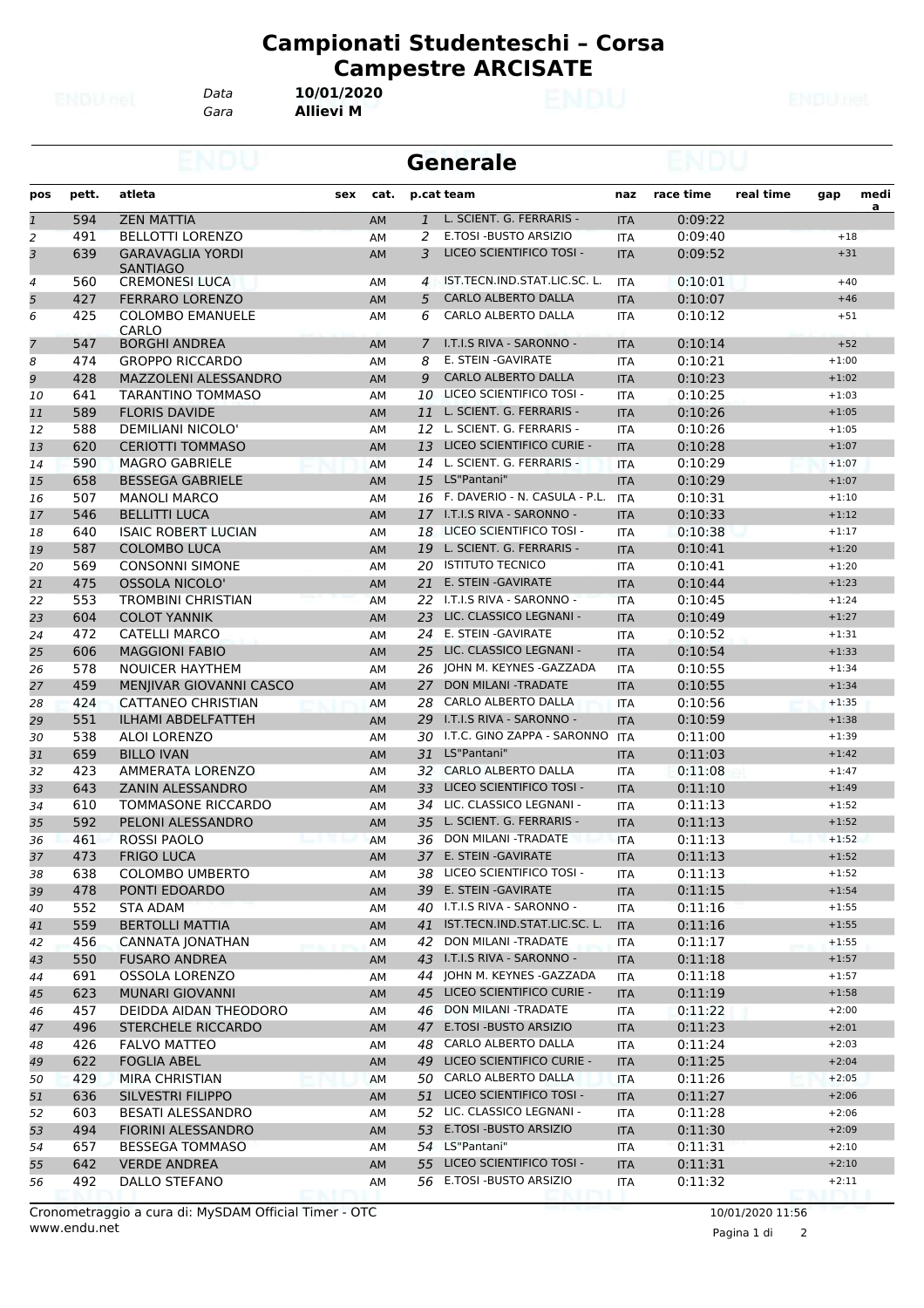| pos | pett. | atleta                     | <b>sex</b> | cat.      |    | p.cat team                          | naz        | race time | real time | gap     | medi |
|-----|-------|----------------------------|------------|-----------|----|-------------------------------------|------------|-----------|-----------|---------|------|
| 57  | 656   | <b>BATTISTELLA NICOLO'</b> |            | AM        |    | 57 LS"Pantani"                      | <b>ITA</b> | 0:11:37   |           | $+2:16$ | a    |
| 58  | 608   | <b>MONTI SIMONE</b>        |            | AM        |    | 58 LIC. CLASSICO LEGNANI -          | <b>ITA</b> | 0:11:41   |           | $+2:20$ |      |
| 59  | 562   | NIGRO ALESSIO              |            | AM        |    | 59 IST.TECN.IND.STAT.LIC.SC. L.     | <b>ITA</b> | 0:11:41   |           | $+2:20$ |      |
| 60  | 543   | <b>RESTELLI PAOLO</b>      |            | AM        |    | 60 I.T.C. GINO ZAPPA - SARONNO      | <b>ITA</b> | 0:11:45   |           | $+2:24$ |      |
| 61  | 430   | <b>SALINA FILIPPO</b>      |            | AM        | 61 | <b>CARLO ALBERTO DALLA</b>          | <b>ITA</b> | 0:11:47   |           | $+2:26$ |      |
| 62  | 609   | <b>TELAZZI DAVIDE</b>      |            | AM        | 62 | LIC. CLASSICO LEGNANI -             | <b>ITA</b> | 0:11:49   |           | $+2:28$ |      |
| 63  | 442   | <b>MACCHI FILIPPO</b>      |            | AM        | 63 | <b>DANIELE CRESPI-BUSTO</b>         | <b>ITA</b> | 0:11:51   |           | $+2:29$ |      |
| 64  | 689   | <b>META MATTIA</b>         |            | AM        |    | 64 JOHN M. KEYNES - GAZZADA         | <b>ITA</b> | 0:11:52   |           | $+2:31$ |      |
| 65  | 493   | <b>FERRARIO MATTIA</b>     |            | AM        |    | 65 E.TOSI - BUSTO ARSIZIO           | <b>ITA</b> | 0:11:54   |           | $+2:33$ |      |
| 66  | 509   | <b>SCHIAVON MATTIA</b>     |            | AM        |    | 66 F. DAVERIO - N. CASULA - P.L.    | <b>ITA</b> | 0:11:55   |           | $+2:34$ |      |
| 67  | 460   | <b>MOLTENI ANDREA</b>      |            | AM        | 67 | DON MILANI - TRADATE                | <b>ITA</b> | 0:11:56   |           | $+2:35$ |      |
| 68  | 527   | <b>TESTA DEMETRIUS</b>     |            | AM        | 68 | <b>GIOVANNI FALCONE -</b>           | <b>ITA</b> | 0:12:00   |           | $+2:38$ |      |
| 69  | 445   | <b>SIDOTI FEDERICO</b>     |            | AM        | 69 | <b>DANIELE CRESPI-BUSTO</b>         | <b>ITA</b> | 0:12:02   |           | $+2:41$ |      |
| 70  | 692   | TOFFANELLO RICCARDO        |            | AM        |    | 70 JOHN M. KEYNES - GAZZADA         | <b>ITA</b> | 0:12:02   |           | $+2:41$ |      |
| 71  | 563   | SCOGNAMIGLIO ALESSIO       |            | AM        | 71 | IST.TECN.IND.STAT.LIC.SC. L.        | <b>ITA</b> | 0:12:03   |           | $+2:41$ |      |
| 72  | 591   | MORETTO ALESSANDRO         |            | AM        |    | 72 L. SCIENT. G. FERRARIS -         | <b>ITA</b> | 0:12:07   |           | $+2:46$ |      |
| 73  | 571   | <b>MOLICA SIMONE</b>       |            | AM        | 73 | <b>ISTITUTO TECNICO</b>             | <b>ITA</b> | 0:12:12   |           | $+2:51$ |      |
| 74  | 621   | DONATI ALESSANDRO          |            | AM        |    | 74 LICEO SCIENTIFICO CURIE -        | <b>ITA</b> | 0:12:14   |           | $+2:53$ |      |
| 75  | 477   | PLUMEZ ETHAN               |            | AM        | 75 | E. STEIN - GAVIRATE                 | <b>ITA</b> | 0:12:15   |           | $+2:54$ |      |
| 76  | 458   | <b>FUSETTI MATTEO</b>      |            | AM        | 76 | <b>DON MILANI -TRADATE</b>          | <b>ITA</b> | 0:12:16   |           | $+2:55$ |      |
| 77  | 520   | <b>FLORIS FRANCESCO</b>    |            | AM        | 77 | <b>GIOVANNI FALCONE -</b>           | <b>ITA</b> | 0:12:16   |           | $+2:55$ |      |
| 78  | 476   | PELLEGRINI ANDREA          |            | AM        | 78 | E. STEIN -GAVIRATE                  | <b>ITA</b> | 0:12:17   |           | $+2:56$ |      |
| 79  | 542   | PORRO MARCO                |            | AM        | 79 | I.T.C. GINO ZAPPA - SARONNO         | <b>ITA</b> | 0:12:19   |           | $+2:58$ |      |
| 80  | 619   | <b>BELBUSTI EDOARDO</b>    |            | AM        | 80 | LICEO SCIENTIFICO CURIE -           | <b>ITA</b> | 0:12:24   |           | $+3:03$ |      |
| 81  | 444   | <b>SESSOLO MATTIA</b>      |            | AM        | 81 | <b>DANIELE CRESPI-BUSTO</b>         | <b>ITA</b> | 0:12:25   |           | $+3:04$ |      |
| 82  | 479   | <b>STRATICO' ANDREA</b>    |            | AM        |    | 82 E. STEIN - GAVIRATE              | <b>ITA</b> | 0:12:26   |           | $+3:04$ |      |
| 83  | 664   | SPINOSO SAMUELE            |            | AM        |    | 83 LS"Pantani"                      | <b>ITA</b> | 0:12:26   |           | $+3:05$ |      |
| 84  | 605   | <b>COVIELLO ALESSIO</b>    |            | AM        | 84 | LIC. CLASSICO LEGNANI -             | <b>ITA</b> | 0:12:27   |           | $+3:06$ |      |
| 85  | 607   | <b>MARIANI ENRICO</b>      |            | AM        | 85 | LIC. CLASSICO LEGNANI -             | <b>ITA</b> | 0:12:27   |           | $+3:06$ |      |
| 86  | 454   | <b>BOATTO LUCA</b>         |            | AM        | 86 | DON MILANI -TRADATE                 | <b>ITA</b> | 0:12:28   |           | $+3:07$ |      |
| 87  | 637   | <b>CARRERA DAVIDE</b>      |            | AM        | 87 | LICEO SCIENTIFICO TOSI -            | <b>ITA</b> | 0:12:29   |           | $+3:08$ |      |
| 88  | 688   | <b>KAHIA ANES</b>          |            | АM        |    | 88 JOHN M. KEYNES - GAZZADA         | <b>ITA</b> | 0:12:44   |           | $+3:22$ |      |
| 89  | 568   | <b>BRIANCESCO LUCA</b>     |            | AM        |    | 89 ISTITUTO TECNICO                 | <b>ITA</b> | 0:12:45   |           | $+3:23$ |      |
| 90  | 662   | <b>GIORATO GIOSUE'</b>     |            | AM        |    | 90 LS"Pantani"                      | <b>ITA</b> | 0:12:53   |           | $+3:32$ |      |
| 91  | 572   | <b>MORANDI RICCARDO</b>    |            | AM        | 91 | <b>ISTITUTO TECNICO</b>             | <b>ITA</b> | 0:13:01   |           | $+3:40$ |      |
| 92  | 495   | MARIANI ALESSANDRO         |            | AM        | 92 | E.TOSI - BUSTO ARSIZIO              | <b>ITA</b> | 0:13:04   |           | $+3:43$ |      |
| 93  | 490   | <b>BASSI FEDERICO</b>      |            | AM        | 93 | E.TOSI - BUSTO ARSIZIO              | <b>ITA</b> | 0:13:07   |           | $+3:46$ |      |
| 94  | 439   | <b>BIRAGHI BRUNO</b>       |            | AM        | 94 | <b>DANIELE CRESPI-BUSTO</b>         | <b>ITA</b> | 0:13:07   |           | $+3:46$ |      |
| 95  | 575   | <b>TRIFINO FRANCESCO</b>   |            | <b>AM</b> |    | 95 ISTITUTO TECNICO                 | <b>ITA</b> | 0:13:24   |           | $+4:03$ |      |
| 96  | 660   | <b>FERRARI EDOARDO</b>     |            | AM        |    | 96 LS"Pantani"                      | ITA        | 0:13:28   |           | $+4:07$ |      |
| 97  | 665   | <b>TROLONE RICCARDO</b>    |            | AM        |    | 97 LS"Pantani"                      | <b>ITA</b> | 0:13:28   |           | $+4:07$ |      |
| 98  | 523   | <b>MARIN MATTIA</b>        |            | АM        | 98 | <b>GIOVANNI FALCONE -</b>           | ITA        | 0:13:30   |           | $+4:09$ |      |
| 99  | 521   | <b>MALCOVATI DAVIDE</b>    |            | AM        |    | 99 GIOVANNI FALCONE -               | <b>ITA</b> | 0:13:34   |           | $+4:13$ |      |
| 100 | 540   | EL GUABDAOUI WADII         |            | AM        |    | 100 I.T.C. GINO ZAPPA - SARONNO     | <b>ITA</b> | 0:13:45   |           | $+4:24$ |      |
| 101 | 443   | <b>NAGGI FILIPPO</b>       |            | AM        |    | 101 DANIELE CRESPI-BUSTO            | <b>ITA</b> | 0:13:57   |           | $+4:36$ |      |
| 102 | 441   | <b>DEMELAS ANDREA</b>      |            | AM        |    | 102 DANIELE CRESPI-BUSTO            | ITA        | 0:14:01   |           | $+4:40$ |      |
| 103 | 549   | <b>COLOMBO RICCARDO</b>    |            | AM        |    | 103 I.T.I.S RIVA - SARONNO -        | <b>ITA</b> | 0:14:10   |           | $+4:48$ |      |
| 104 | 570   | DE BORTOLI ANDREA          |            | AM        |    | 104 ISTITUTO TECNICO                | ITA        | 0:14:35   |           | $+5:13$ |      |
| 105 | 539   | <b>BAGLI FRANCESCO</b>     |            | AM        |    | 105 I.T.C. GINO ZAPPA - SARONNO ITA |            | 0:15:06   |           | $+5:45$ |      |
|     |       |                            |            |           |    |                                     |            |           |           |         |      |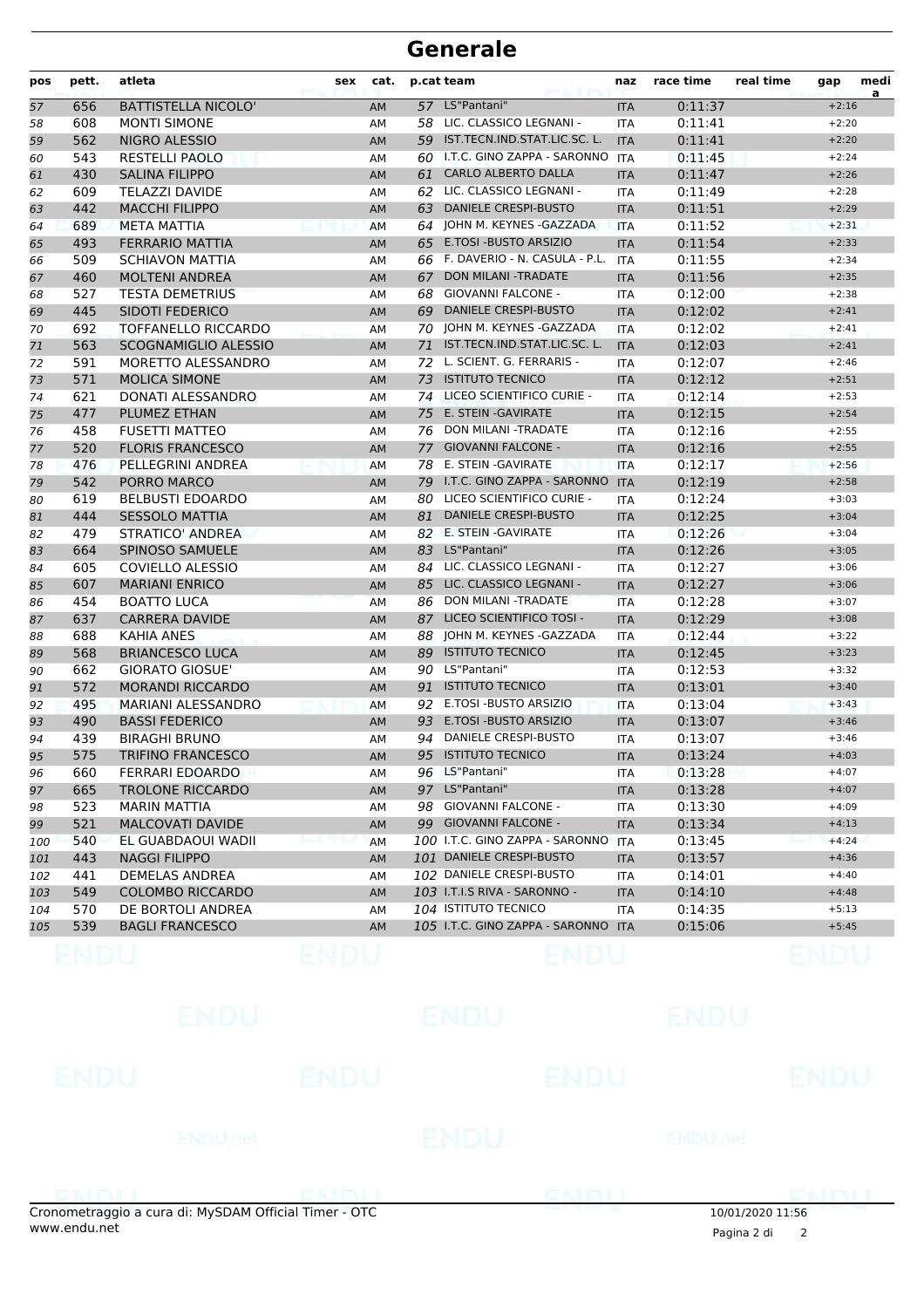*Gara* **Junior Staffetta** *Data* **10/01/2020**

|                     |             |                                                        |             |       | <b>Generale</b>     |                                                       |                          |                    |                  |                    |           |
|---------------------|-------------|--------------------------------------------------------|-------------|-------|---------------------|-------------------------------------------------------|--------------------------|--------------------|------------------|--------------------|-----------|
| pos                 | pett.       | atleta                                                 | sex         | cat.  | p.cat team          |                                                       | naz                      | race time          | real time        | gap                | medi<br>a |
| $\mathbf{1}$        | 626         | LICEO SCIENTIFICO CURI<br><b>STAFFETTA 2</b>           |             | JM-JF | $\mathbf{1}$        | LICEO SCIENTIFICO CURIE -                             | <b>ITA</b>               | 0:18:53            |                  |                    |           |
| 2                   | 447         | DANIELE CRESPI STAFFETTA                               |             | JM-JF | 2                   | DANIELE CRESPI-BUSTO                                  | <b>ITA</b>               | 0:20:01            |                  | $+1:08$            |           |
| 3                   | 498         | 1<br><b>E.TOSI STAFFETTA 2</b>                         |             | JM-JF | 3                   | E.TOSI - BUSTO ARSIZIO                                | <b>ITA</b>               | 0:21:00            |                  | $+2:07$            |           |
| $\overline{4}$<br>5 | 463<br>510  | DON MILANI STAFFETTA 2<br>F. DAVERIO - N. CASULA -     |             | JM-JF | $\overline{4}$<br>5 | DON MILANI - TRADATE<br>F. DAVERIO - N. CASULA - P.L. | <b>ITA</b><br><b>ITA</b> | 0:21:06<br>0:21:10 |                  | $+2:13$<br>$+2:17$ |           |
|                     |             | STAFFETTA 1                                            |             | JM-JF |                     |                                                       |                          |                    |                  |                    |           |
| 6                   | 528         | <b>GIOVANNI FALCONE</b><br>STAFFETTA 1                 |             | JM-JF | 6                   | <b>GIOVANNI FALCONE -</b>                             | <b>ITA</b>               | 0:21:15            |                  | $+2:22$            |           |
| $\overline{7}$      | 545         | I.T.C. GINO ZAPPA -<br>STAFFETTA 2                     |             | JM-JF | $\mathcal{I}$       | I.T.C. GINO ZAPPA - SARONNO ITA                       |                          | 0:21:26            |                  | $+2:34$            |           |
| 8                   | 576         | <b>ISTITUTO TECNICO</b><br><b>ECONOMIC STAFFETTA 1</b> |             | JM-JF | 8                   | <b>ISTITUTO TECNICO</b>                               | <b>ITA</b>               | 0:21:52            |                  | $+2:59$            |           |
| 9                   | 627         | LICEO SCIENTIFICO CURI<br>STAFFETTA 3                  |             | JM-JF | 9                   | LICEO SCIENTIFICO CURIE -                             | <b>ITA</b>               | 0:23:15            |                  | $+4:22$            |           |
| 10                  | 544         | I.T.C. GINO ZAPPA -<br>STAFFETTA 1                     |             | JM-JF |                     | 10 I.T.C. GINO ZAPPA - SARONNO ITA                    |                          | 0:24:41            |                  | $+5:48$            |           |
|                     |             | ENDU                                                   |             |       | ENDU                |                                                       |                          | ENDU               |                  |                    |           |
|                     | ENDUMet     |                                                        | ENDU        |       |                     | ENDU                                                  |                          |                    |                  | ENDUnet            |           |
|                     |             | ENDU.                                                  |             |       | ENDU                |                                                       |                          | ENDU               |                  |                    |           |
|                     | ENDU        |                                                        | ENDU        |       |                     | <b>ENDU</b>                                           |                          |                    |                  | ENDU               |           |
|                     |             | <b>ENDU<sub>net</sub></b>                              |             |       | ENDU                |                                                       |                          | <b>ENDUmet</b>     |                  |                    |           |
|                     |             |                                                        |             |       |                     |                                                       |                          |                    |                  |                    |           |
|                     | ENDL        |                                                        | FNDL        |       |                     | FNDU                                                  |                          |                    |                  | ENDL               |           |
|                     |             | <b>ENDU</b>                                            |             |       | <b>ENDUmet</b>      |                                                       |                          | <b>ENDU</b>        |                  |                    |           |
|                     | ENDU        |                                                        | <b>ENDU</b> |       |                     | <b>ENDU</b>                                           |                          |                    |                  | ENDU               |           |
|                     |             | ENDU                                                   |             |       | ENDU                |                                                       |                          | ENDU               |                  |                    |           |
|                     | <b>ENDU</b> |                                                        | <b>ENDU</b> |       |                     | <b>ENDU</b>                                           |                          |                    |                  | ENDU               |           |
|                     |             |                                                        |             |       |                     |                                                       |                          |                    |                  |                    |           |
|                     |             | <b>ENDUnet</b>                                         |             |       | ENDU                |                                                       |                          | ENDUmet            |                  |                    |           |
|                     | ENMIL       | Cronometraggio a cura di: MySDAM Official Timer - OTC  | ENDL        |       |                     | ENDU                                                  |                          |                    | 10/01/2020 11:56 | <b>DMDII</b>       |           |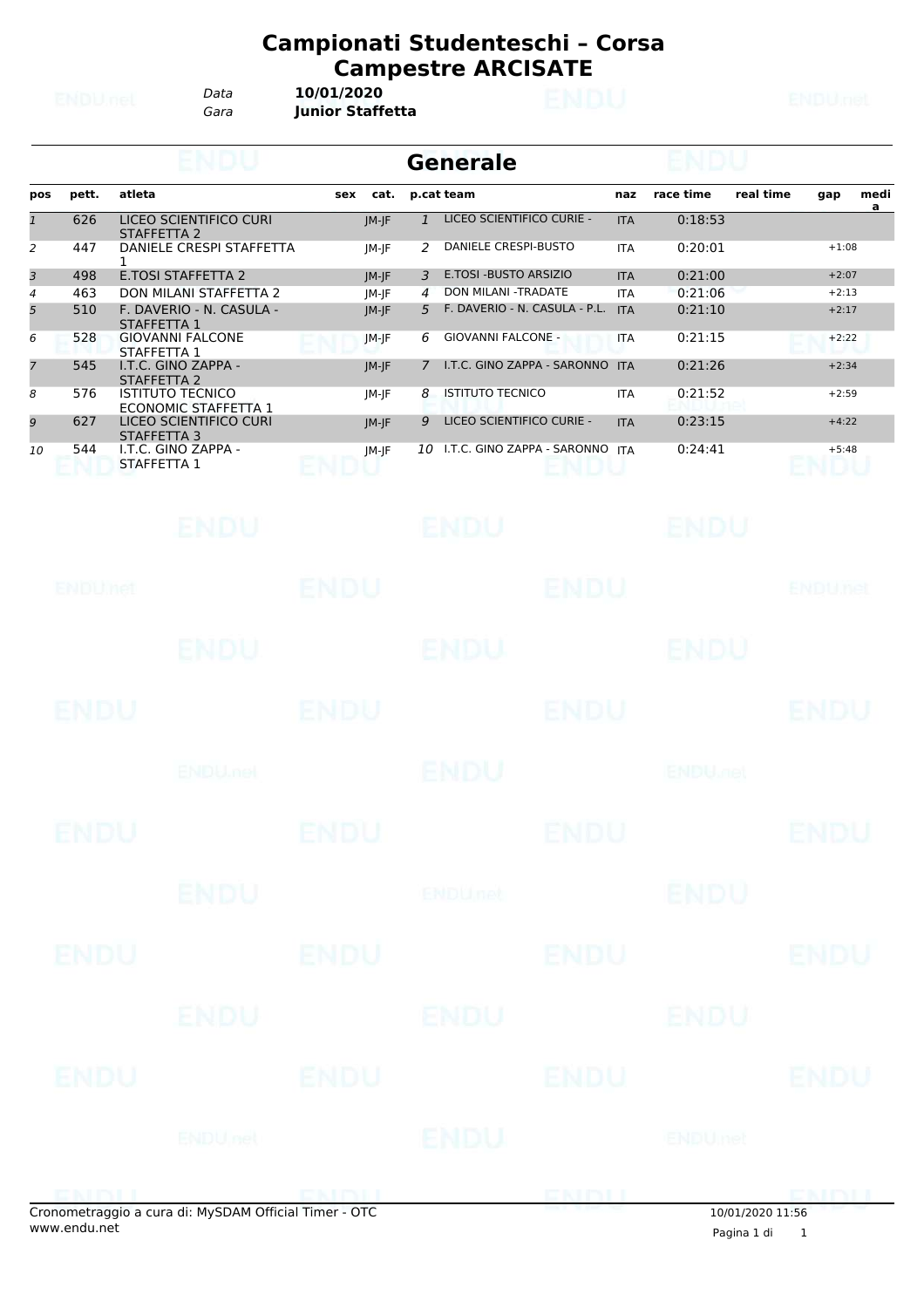*Gara* **Cadette F** *Data* **10/01/2020**

|                |              |                                |     |                        |                | <b>Generale</b>                |                          |           |           |                    |                |
|----------------|--------------|--------------------------------|-----|------------------------|----------------|--------------------------------|--------------------------|-----------|-----------|--------------------|----------------|
| pos            | pett.        | atleta                         | sex | cat.                   |                | p.cat team                     | naz                      | race time | real time | gap                | medi           |
| $\mathbf{1}$   | 332          | LAMPERTI MARTINA               |     | <b>CF</b>              | $\mathbf{1}$   | IC GAVIRATE CARDUCCI-          | <b>ITA</b>               | 0:06:03   |           |                    | $\overline{a}$ |
| $\overline{a}$ | 270          | <b>CASAGRANDE ALICE</b>        |     | <b>CF</b>              | 2              | I.C. VENEGONO SUP.G.           | <b>ITA</b>               | 0:06:10   |           | $+7$               |                |
| 3              | 277          | <b>AGGUIARO EMMA</b>           |     | <b>CF</b>              | 3              | I.C. VERGIATE-VERGIATE         | <b>ITA</b>               | 0:06:12   |           | $+9$               |                |
| $\overline{4}$ | 291          | <b>VUOLO GRETA</b>             |     | <b>CF</b>              | 4              | I.C.CASTRONNO E.DE AMICIS-     | ITA                      | 0:06:15   |           | $+12$              |                |
| 5              | 22           | CAVALLARO LETIZIA              |     | <b>CF</b>              | 5              | I.C VARESE 5DANTE              | <b>ITA</b>               | 0:06:16   |           | $+13$              |                |
| 6              | 147          | <b>GATTAMORTA LARA</b>         |     | <b>CF</b>              | 6              | I.C. GALLARATE G.CARDANO-      | ITA                      | 0:06:18   |           | $+15$              |                |
| $\overline{7}$ | 117          | <b>BIANCHI ERJA GIULIA</b>     |     | CF                     | $\overline{7}$ | I.C. FERNO B.CROCE-FERNO       | <b>ITA</b>               | 0:06:20   |           | $+17$              |                |
| 8              | 25           | <b>TRIARICO SARA</b>           |     | CF                     | 8              | I.C VARESE 5DANTE              | <b>ITA</b>               | 0:06:24   |           | $+21$              |                |
| 9              | 279          | <b>BENZONI IRENE</b>           |     | <b>CF</b>              | 9              | I.C. VERGIATE-VERGIATE         | <b>ITA</b>               | 0:06:24   |           | $+21$              |                |
| 10             | 240          | MAZZOCCATO ILARIA              |     | <b>CF</b>              |                | 10 I.C. SESTO CALENDE          | <b>ITA</b>               | 0:06:25   |           | $+23$              |                |
| 11             | 31           | <b>CARRISI NATHALIE ANNA</b>   |     | <b>CF</b>              |                | 11 I.C. ANGERA-ANGERA          | <b>ITA</b>               | 0:06:25   |           | $+23$              |                |
| 12             | 168          | CONSOLATEVI CRISTINA           |     | CF                     |                | 12 I.C. INDUNO OLONA           | <b>ITA</b>               | 0:06:32   |           | $+29$              |                |
| 13             | 125          | <b>PAPA BEATRICE</b>           |     | <b>CF</b>              |                | 13 I.C. GALLARATE DANTE-       | <b>ITA</b>               | 0:06:32   |           | $+30$              |                |
| 14             | 287          | <b>BROGGINI CARLOTTA</b>       |     | <b>CF</b>              |                | 14 I.C.CASTRONNO E.DE AMICIS-  | <b>ITA</b>               | 0:06:33   |           | $+30$              |                |
| 15             | 298          | <b>CIMOLATO ANNA</b>           |     | <b>CF</b>              |                | 15 I.C.GAZZADA DON CAGNOLA-    | <b>ITA</b>               | 0:06:33   |           | $+31$              |                |
| 16             | 24           | PAROLIN SOFIA                  |     | <b>CF</b>              |                | 16 I.C VARESE 5DANTE           | <b>ITA</b>               | 0:06:35   |           | $+32$              |                |
| 17             | 280          | <b>GALAVOTTI MELISSA</b>       |     | <b>CF</b>              |                | 17 I.C. VERGIATE-VERGIATE      | <b>ITA</b>               | 0:06:37   |           | $+34$              |                |
| 18             | 226          | LURASCHI BENEDETTA             |     | CF                     |                | 18 I.C. SARONNO DA VINCI-      | <b>ITA</b>               | 0:06:41   |           | $+39$              |                |
| 19             | 397          | <b>TERLIZZI FRANCESCA</b>      |     | <b>CF</b>              | 19             | MONS. E. MANFREDINI-           | <b>ITA</b>               | 0:06:42   |           | $+39$              |                |
| 20             | 109          | DI TOMA ILARIA                 |     | <b>CF</b>              |                | 20 I.C. COMERIO CAMPO DEI      | <b>ITA</b>               | 0:06:47   |           | $+45$              |                |
| 21             | 262          | <b>ZANELLA CECILIA</b>         |     | <b>CF</b>              |                | 21 I.C. UBOLDO MANZONI-        | <b>ITA</b>               | 0:06:49   |           | $+47$              |                |
| 22             | 33           | FORTUNA ANNA                   |     | <b>CF</b>              |                | 22 I.C. ANGERA-ANGERA          | <b>ITA</b>               | 0:06:52   |           | $+49$              |                |
| 23             | 41           | <b>BOURGUI NOURA</b>           |     | <b>CF</b>              |                | 23 I.C. ARCISATE-ARCISATE      | <b>ITA</b>               | 0:06:52   |           | $+50$              |                |
| 24             | 45           | <b>SAVIOLI SOPHIE</b>          |     | CF                     |                | 24 I.C. ARCISATE-ARCISATE      | <b>ITA</b>               | 0:06:53   |           | $+51$              |                |
| 25             | 56           | <b>TOSI EMMA</b>               |     | <b>CF</b>              |                | 25 I.C. B.LUINI LUINO-LUINO    | <b>ITA</b>               | 0:06:54   |           | $+51$              |                |
| 26             | 309          | <b>GIRINO CHIARA</b>           |     | <b>CF</b>              |                | 26 I.C.SOLBIATE ARNO           | <b>ITA</b>               | 0:06:54   |           | $+52$              |                |
| 27             | 349          | <b>BUGHERONI GAIA</b>          |     | <b>CF</b>              |                | 27 IC VARESE 3 VIDOLETTI -     | <b>ITA</b>               | 0:06:55   |           | $+52$              |                |
| 28             | 21           | <b>BRUNELLA CHIARA</b>         |     | <b>CF</b>              |                | 28 I.C VARESE 5DANTE           | <b>ITA</b>               | 0:06:55   |           | $+53$              |                |
| 29             | 54           | PITTELLA GIULIA                |     | <b>CF</b>              |                | 29 I.C. B.LUINI LUINO-LUINO    | <b>ITA</b>               | 0:06:56   |           | $+53$              |                |
| 30             | 236          | <b>BERTONI FIAMMETTA VIRGI</b> |     | <b>CF</b>              |                | 30 I.C. SESTO CALENDE          | <b>ITA</b>               | 0:06:56   |           | $+54$              |                |
| 31             | 352          | <b>LUCCHINA RACHELE</b>        |     | <b>CF</b>              |                | 31 IC VARESE 3 VIDOLETTI -     | <b>ITA</b>               | 0:06:57   |           | $+54$              |                |
| 32             | 108          | <b>BOGGIO CARLOTTA</b>         |     | <b>CF</b>              |                | 32 I.C. COMERIO CAMPO DEI      | <b>ITA</b>               | 0:06:57   |           | $+54$              |                |
| 33             | 126          | <b>VERGANI ELISA</b>           |     | <b>CF</b>              |                | 33 I.C. GALLARATE DANTE-       | <b>ITA</b>               | 0:06:58   |           | $+55$              |                |
| 34             | 111          | SORBERA DIANA                  |     | CF                     |                | 34 I.C. COMERIO CAMPO DEI      | <b>ITA</b>               | 0:06:58   |           | $+56$              |                |
| 35             | 110          | <b>MAGAZZINI GAIA</b>          |     | <b>CF</b>              |                | 35 I.C. COMERIO CAMPO DEI      |                          | 0:07:00   |           | $+57$              |                |
| 36             | 53           | <b>MORONI DIANA</b>            |     | CF                     |                | 36 I.C. B.LUINI LUINO-LUINO    | <b>ITA</b><br><b>ITA</b> | 0:07:00   |           | $+58$              |                |
| 37             | 353          | <b>REMELLI GIULIA</b>          |     | <b>CF</b>              |                | 37 IC VARESE 3 VIDOLETTI -     |                          |           |           | $+58$              |                |
|                | 65           |                                |     |                        |                | 38 I.C. BISUSCHIO DON MILANI-  | <b>ITA</b>               | 0:07:00   |           |                    |                |
| 38             |              | MARTINELLI GIORGIA             |     | $\mathsf{C}\mathsf{F}$ |                | 39 MONS. E. MANFREDINI-        | <b>ITA</b>               | 0:07:02   |           | $+59$              |                |
| 39             | 393          | <b>MOMBELLI VIOLA</b>          |     | <b>CF</b>              |                | 40 IC VARESE 1 DON RIMOLDI-    | <b>ITA</b>               | 0:07:02   |           | $+1:00$<br>$+1:00$ |                |
| 40             | 341          | <b>RAPA MATILDE</b>            |     | CF                     |                | 41 I.C. GALLARATE DANTE-       | ITA                      | 0:07:03   |           |                    |                |
| 41             | 122          | <b>AVENTI MARGHERITA</b>       |     | <b>CF</b>              |                | 42 I.C. CASORATE S. TOSCANINI- | <b>ITA</b>               | 0:07:03   |           | $+1:01$            |                |
| 42             | 88           | <b>QUATTROCCHI AURORA</b>      |     | CF                     |                | 43 I.C. VERGIATE-VERGIATE      | ITA                      | 0:07:04   |           | $+1:01$            |                |
| 43             | 278          | <b>BASSETTI CHIARA</b>         |     | <b>CF</b>              |                |                                | <b>ITA</b>               | 0:07:04   |           | $+1:02$            |                |
| 44             | 351          | <b>FANTAUZZI MATILDE</b>       |     | CF                     |                | 44 IC VARESE 3 VIDOLETTI -     | <b>ITA</b>               | 0:07:05   |           | $+1:02$            |                |
| 45             | 666          | BERTOLOTTI ASIA                |     | <b>CF</b>              |                | 45 LEGGIUNO                    | <b>ITA</b>               | 0:07:05   |           | $+1:02$            |                |
| 46             | 169          | <b>SECCO MATILDE</b>           |     | CF                     |                | 46 I.C. INDUNO OLONA           | ITA                      | 0:07:05   |           | $+1:03$            |                |
| 47             | 75           | <b>CAVERZASIO GIULIA</b>       |     | <b>CF</b>              |                | 47 I.C. CANTELLO GIOVANNI      | <b>ITA</b>               | 0:07:07   |           | $+1:04$            |                |
| 48             | 144          | <b>AMICONE GINEVRA</b>         |     | CF                     |                | 48 I.C. GALLARATE G.CARDANO-   | <b>ITA</b>               | 0:07:07   |           | $+1:05$            |                |
| 49             | 272          | <b>ZAMBON CHIARA</b>           |     | <b>CF</b>              |                | 49 I.C. VENEGONO SUP.G.        | <b>ITA</b>               | 0:07:07   |           | $+1:05$            |                |
| 50             | 271          | MONTALBETTI FRANCESCA          |     | CF                     |                | 50 I.C. VENEGONO SUP.G.        | ITA                      | 0:07:08   |           | $+1:06$            |                |
| 51             | 269          | CALZAVARA SARA                 |     | <b>CF</b>              |                | 51 I.C. VENEGONO SUP.G.        | <b>ITA</b>               | 0:07:09   |           | $+1:06$            |                |
| 52             | 63           | <b>BUZZI DALIA</b>             |     | CF                     |                | 52 I.C. BISUSCHIO DON MILANI-  | <b>ITA</b>               | 0:07:09   |           | $+1:06$            |                |
| 53             | 189          | <b>CURCI FRANCESCA</b>         |     | <b>CF</b>              |                | 53 I.C. LONATE CEP.S.          | <b>ITA</b>               | 0:07:10   |           | $+1:07$            |                |
| 54             | 350          | D'AMBROS ILARIA                |     | CF                     |                | 54 IC VARESE 3 VIDOLETTI -     | <b>ITA</b>               | 0:07:10   |           | $+1:08$            |                |
| 55             | 86           | <b>CASTELLIN SABRINA</b>       |     | <b>CF</b>              |                | 55 I.C. CASORATE S. TOSCANINI- | <b>ITA</b>               | 0:07:11   |           | $+1:08$            |                |
| 56             | $\mathbf{1}$ | ATASH FARAZ ADRIANA            |     | CF                     |                | 56 "NUCCIA CASULA" JERAGO      | ITA                      | 0:07:12   |           | $+1:09$            |                |
| 57             | 170          | <b>VOLPI ILARIA</b>            |     | <b>CF</b>              |                | 57 I.C. INDUNO OLONA           | <b>ITA</b>               | 0:07:14   |           | $+1:11$            |                |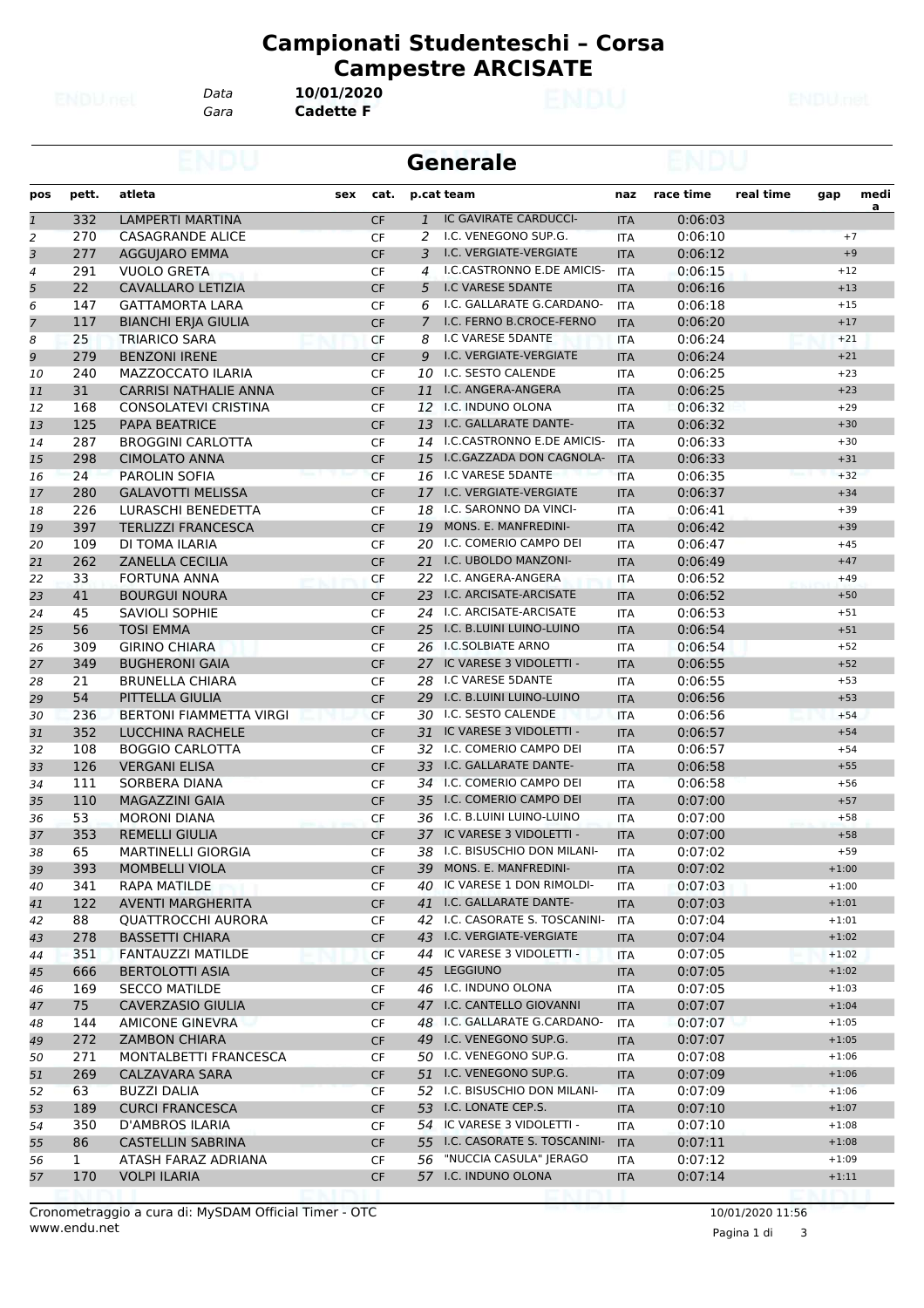| pos | pett.          | atleta                      | sex | cat.      |    | p.cat team                                               | naz        | race time | real time | gap     | medi<br>a |
|-----|----------------|-----------------------------|-----|-----------|----|----------------------------------------------------------|------------|-----------|-----------|---------|-----------|
| 58  | 260            | <b>CLAUSI ALISIA</b>        |     | <b>CF</b> |    | 58 I.C. UBOLDO MANZONI-                                  | <b>ITA</b> | 0:07:14   |           | $+1:12$ |           |
| 59  | 87             | <b>MASI GRETA</b>           |     | <b>CF</b> |    | 59 I.C. CASORATE S. TOSCANINI-                           | <b>ITA</b> | 0:07:16   |           | $+1:13$ |           |
| 60  | 78             | <b>ZANONCINI MATILDE</b>    |     | <b>CF</b> |    | 60 I.C. CANTELLO GIOVANNI                                | <b>ITA</b> | 0:07:16   |           | $+1:13$ |           |
| 61  | 119            | <b>IELMINI GRETA</b>        |     | CF        |    | 61 I.C. FERNO B.CROCE-FERNO                              | ITA        | 0:07:16   |           | $+1:14$ |           |
| 62  | 251            | <b>MASCIOCCHI VERONICA</b>  |     | <b>CF</b> |    | 62 I.C. TRADATE GALILEO                                  | <b>ITA</b> | 0:07:17   |           | $+1:15$ |           |
| 63  | 159            | <b>RUBINO MATILDE</b>       |     | CF        |    | 63 I.C. GALLARATE PONTI-                                 | <b>ITA</b> | 0:07:17   |           | $+1:15$ |           |
| 64  | 156            | <b>FOUAD SABRINA</b>        |     | <b>CF</b> |    | 64 I.C. GALLARATE PONTI-                                 | <b>ITA</b> | 0:07:19   |           | $+1:16$ |           |
| 65  | 55             | <b>TOSI ARIANNA</b>         |     | <b>CF</b> |    | 65 I.C. B.LUINI LUINO-LUINO                              | <b>ITA</b> | 0:07:20   |           | $+1:17$ |           |
| 66  | 396            | <b>RINALDI ALLEGRA</b>      |     | <b>CF</b> |    | 66 MONS. E. MANFREDINI-                                  | <b>ITA</b> | 0:07:20   |           | $+1:17$ |           |
| 67  | 395            | PIERMARTINI ANNA            |     | CF        |    | 67 MONS. E. MANFREDINI-                                  | <b>ITA</b> | 0:07:20   |           | $+1:18$ |           |
| 68  | 290            | POLACCHINI ALICE            |     | <b>CF</b> | 68 | I.C.CASTRONNO E.DE AMICIS-                               | <b>ITA</b> | 0:07:21   |           | $+1:18$ |           |
| 69  | 124            | <b>MATTEINI ARIANNA</b>     |     | <b>CF</b> |    | 69 I.C. GALLARATE DANTE-                                 | <b>ITA</b> | 0:07:21   |           | $+1:18$ |           |
| 70  | 405            | <b>BERNASCONI GRAZIA</b>    |     | CF        | 70 | PAVONI - IST.PAOLO VI-                                   | <b>ITA</b> | 0:07:22   |           | $+1:19$ |           |
| 71  | 225            | DE VITA GIORGIA             |     | CF        |    | 71 I.C. SARONNO DA VINCI-                                | ITA        | 0:07:22   |           | $+1:19$ |           |
| 72  | 239            | <b>MASTROMONACO CHIARA</b>  |     | <b>CF</b> |    | 72 I.C. SESTO CALENDE                                    | <b>ITA</b> | 0:07:23   |           | $+1:20$ |           |
| 73  | 35             | TENTI BENEDETTA CAROL       |     | <b>CF</b> |    | 73 I.C. ANGERA-ANGERA                                    | <b>ITA</b> | 0:07:23   |           | $+1:20$ |           |
| 74  | 13             | <b>MOLERI MARGHERITA</b>    |     | <b>CF</b> |    | 74 ALBIZZATE                                             | <b>ITA</b> | 0:07:23   |           | $+1:20$ |           |
| 75  | 408            | PELLEGATTA MARTINA          |     | <b>CF</b> | 75 | PAVONI - IST.PAOLO VI-                                   | <b>ITA</b> | 0:07:23   |           | $+1:21$ |           |
| 76  | 64             | <b>DEL BOSCO MARTA</b>      |     | <b>CF</b> |    | 76 I.C. BISUSCHIO DON MILANI-                            | <b>ITA</b> | 0:07:24   |           | $+1:21$ |           |
| 77  | 133            | <b>BARLOCCO VALENTINA</b>   |     | <b>CF</b> |    | 77 I.C. GALLARATE DE AMICIS-                             | <b>ITA</b> | 0:07:24   |           | $+1:21$ |           |
| 78  | 158            | <b>RESTANO GIORGIA</b>      |     | <b>CF</b> |    | 78 I.C. GALLARATE PONTI-                                 | <b>ITA</b> | 0:07:24   |           | $+1:22$ |           |
| 79  | 34             | <b>MAGLIA MARIAGIULIA</b>   |     | <b>CF</b> |    | 79 I.C. ANGERA-ANGERA                                    | <b>ITA</b> | 0:07:26   |           | $+1:23$ |           |
| 80  | 23             | <b>GIAMPAOLI RACHELE</b>    |     | <b>CF</b> |    | 80 I.C VARESE 5DANTE                                     | <b>ITA</b> | 0:07:27   |           | $+1:24$ |           |
| 81  | 177            | <b>BETTONI BEATRICE</b>     |     | CF        | 81 | I.C. L. DA VINCI SOMMA                                   | <b>ITA</b> | 0:07:29   |           | $+1:26$ |           |
| 82  | 670            | <b>NARRONE GIADA</b>        |     | <b>CF</b> |    | 82 LEGGIUNO                                              | <b>ITA</b> | 0:07:29   |           | $+1:27$ |           |
| 83  | 85             | <b>BENINCASA SARA</b>       |     | CF        |    | 83 I.C. CASORATE S. TOSCANINI-                           | <b>ITA</b> | 0:07:29   |           | $+1:27$ |           |
| 84  | 310            | <b>MOTTA REBECCA</b>        |     | <b>CF</b> |    | 84 I.C.SOLBIATE ARNO                                     | <b>ITA</b> | 0:07:30   |           | $+1:27$ |           |
| 85  | 32             | <b>COMMODARO FEDERICA</b>   |     | CF        | 85 | I.C. ANGERA-ANGERA                                       | <b>ITA</b> | 0:07:31   |           | $+1:28$ |           |
|     |                | <b>MARIA</b>                |     |           |    |                                                          |            |           |           |         |           |
| 86  | 191            | <b>FIORI MARTA</b>          |     | <b>CF</b> |    | 86 I.C. LONATE CEP.S.                                    | <b>ITA</b> | 0:07:31   |           | $+1:29$ |           |
| 87  | 210            | <b>CHIARI VERA</b>          |     | CF        |    | 87 I.C. MESENZANA D. ZURETTI-                            | <b>ITA</b> | 0:07:32   |           | $+1:29$ |           |
| 88  | 229            | <b>VILLA CHIARA</b>         |     | <b>CF</b> | 88 | I.C. SARONNO DA VINCI-                                   | <b>ITA</b> | 0:07:32   |           | $+1:30$ |           |
| 89  | 342            | <b>VENTICINQUE MARIKA</b>   |     | CF        |    | 89 IC VARESE 1 DON RIMOLDI-                              | <b>ITA</b> | 0:07:33   |           | $+1:30$ |           |
| 90  | 192            | <b>LAITA BEATRICE</b>       |     | <b>CF</b> |    | 90 I.C. LONATE CEP.S.                                    | <b>ITA</b> | 0:07:33   |           | $+1:30$ |           |
| 91  | 228            | <b>TUANI NICOLE</b>         |     | CF        |    | 91 I.C. SARONNO DA VINCI-                                | ITA        | 0:07:33   |           | $+1:31$ |           |
| 92  | 178            | <b>CASSETTI SOFIA</b>       |     | <b>CF</b> |    | 92 I.C. L. DA VINCI SOMMA                                | <b>ITA</b> | 0:07:34   |           | $+1:31$ |           |
| 93  | 394            | <b>PATELLI ALICE</b>        |     | <b>CF</b> |    | 93 MONS. E. MANFREDINI-                                  | <b>ITA</b> | 0:07:35   |           | $+1:32$ |           |
| 94  | 289            | <b>LORENZIN SOPHIA</b>      |     | <b>CF</b> |    | 94 I.C.CASTRONNO E.DE AMICIS-                            | <b>ITA</b> | 0:07:35   |           | $+1:32$ |           |
| 95  | 42             | <b>FERRARI SOFIA</b>        |     | <b>CF</b> |    | 95 I.C. ARCISATE-ARCISATE                                | <b>ITA</b> | 0:07:36   |           | $+1:33$ |           |
| 96  | 134            | <b>GUARNERIO SOFIA</b>      |     | <b>CF</b> |    | 96 I.C. GALLARATE DE AMICIS-                             | <b>ITA</b> | 0:07:37   |           | $+1:34$ |           |
| 97  | 167            | <b>CONCONI VALENTINA</b>    |     | CF        |    | 97 I.C. INDUNO OLONA                                     | ITA        | 0:07:37   |           | $+1:34$ |           |
| 98  | 700            | <b>LUCIONI GIULIANA</b>     |     | CF        |    | 98 I.C. VENEGONO SUP.G.                                  | <b>ITA</b> | 0:07:37   |           | $+1:34$ |           |
| 99  | 148            | VICECONTI DALILA            |     | CF        |    | 99 I.C. GALLARATE G.CARDANO-                             | ITA        | 0:07:38   |           | $+1:35$ |           |
| 100 | 668            | <b>MISTRETTA GAIA</b>       |     | CF        |    | 100 LEGGIUNO<br>101 I.C.GAZZADA DON CAGNOLA-             | <b>ITA</b> | 0:07:38   |           | $+1:35$ |           |
| 101 | 300            | <b>MONTONATI MARTA</b>      |     | CF        |    |                                                          | ITA        | 0:07:38   |           | $+1:35$ |           |
| 102 | $\overline{4}$ | METERANGELO AURORA          |     | CF        |    | 102 "NUCCIA CASULA" JERAGO                               | <b>ITA</b> | 0:07:39   |           | $+1:37$ |           |
| 103 | 407            | <b>IOELE BEATRICE LUISA</b> |     | CF        |    | 103 PAVONI - IST.PAOLO VI-<br>104 PAVONI - IST.PAOLO VI- | ITA        | 0:07:40   |           | $+1:37$ |           |
| 104 | 406            | <b>FRONTINI ALLEGRA</b>     |     | CF        |    |                                                          | <b>ITA</b> | 0:07:42   |           | $+1:39$ |           |
| 105 | 14             | PIETROMARTIRE IRENE         |     | CF        |    | 105 ALBIZZATE                                            | ITA        | 0:07:43   |           | $+1:40$ |           |
| 106 | 89             | SOOLEN ARYEL                |     | CF        |    | 106 I.C. CASORATE S. TOSCANINI-                          | <b>ITA</b> | 0:07:43   |           | $+1:41$ |           |
| 107 | 311            | PREVOSTI LUCIA              |     | CF        |    | 107 I.C.SOLBIATE ARNO                                    | ITA        | 0:07:43   |           | $+1:41$ |           |
| 108 | 146            | <b>CANTARELLO MARTA</b>     |     | CF        |    | 108 I.C. GALLARATE G.CARDANO-                            | <b>ITA</b> | 0:07:44   |           | $+1:42$ |           |
| 109 | 238            | MAINETTI MARTA              |     | CF        |    | 109 I.C. SESTO CALENDE                                   | ITA        | 0:07:45   |           | $+1:43$ |           |
| 110 | 667            | <b>CAMPOLEONI GIORGIA</b>   |     | CF        |    | 110 LEGGIUNO                                             | <b>ITA</b> | 0:07:46   |           | $+1:43$ |           |
| 111 | 5 <sub>1</sub> | <b>SCULATI CAROLA</b>       |     | CF        |    | 111 "NUCCIA CASULA" JERAGO                               | ITA        | 0:07:47   |           | $+1:44$ |           |
| 112 | 188            | <b>CARRARO KALKIDAN</b>     |     | CF        |    | 112 I.C. LONATE CEP.S.                                   | <b>ITA</b> | 0:07:47   |           | $+1:45$ |           |
| 113 | 190            | D'AMICO BEATRICE            |     | CF        |    | 113 I.C. LONATE CEP.S.                                   | ITA        | 0:07:48   |           | $+1:45$ |           |
| 114 | 67             | <b>TONIETTO ALESSIA</b>     |     | <b>CF</b> |    | 114 I.C. BISUSCHIO DON MILANI-                           | <b>ITA</b> | 0:07:48   |           | $+1:45$ |           |
| 115 | 43             | PIUZZI IRENE                |     | <b>CF</b> |    | 115 I.C. ARCISATE-ARCISATE                               | <b>ITA</b> | 0:07:49   |           | $+1:46$ |           |
| 116 | 137            | <b>TALJABINI TALIA</b>      |     | CF        |    | 116 I.C. GALLARATE DE AMICIS-                            | <b>ITA</b> | 0:07:49   |           | $+1:47$ |           |
| 117 | 404            | <b>BARLOCCO SOFIA</b>       |     | CF        |    | 117 PAVONI - IST. PAOLO VI-                              | ITA        | 0:07:50   |           | $+1:47$ |           |
| 118 | 98             | MAGISTRALI CARLOTTA         |     | CF        |    | 118 I.C. CAVARIA FERMI                                   | <b>ITA</b> | 0:07:50   |           | $+1:48$ |           |
| 119 | 145            | <b>BUSSETTI FEDERICA</b>    |     | CF        |    | 119 I.C. GALLARATE G.CARDANO-                            | ITA        | 0:07:55   |           | $+1:52$ |           |
| 120 | 385            | DANESI ANASTASIA            |     | <b>CF</b> |    | 120 MARIA SS.BAMBINA-                                    | <b>ITA</b> | 0:07:55   |           | $+1:53$ |           |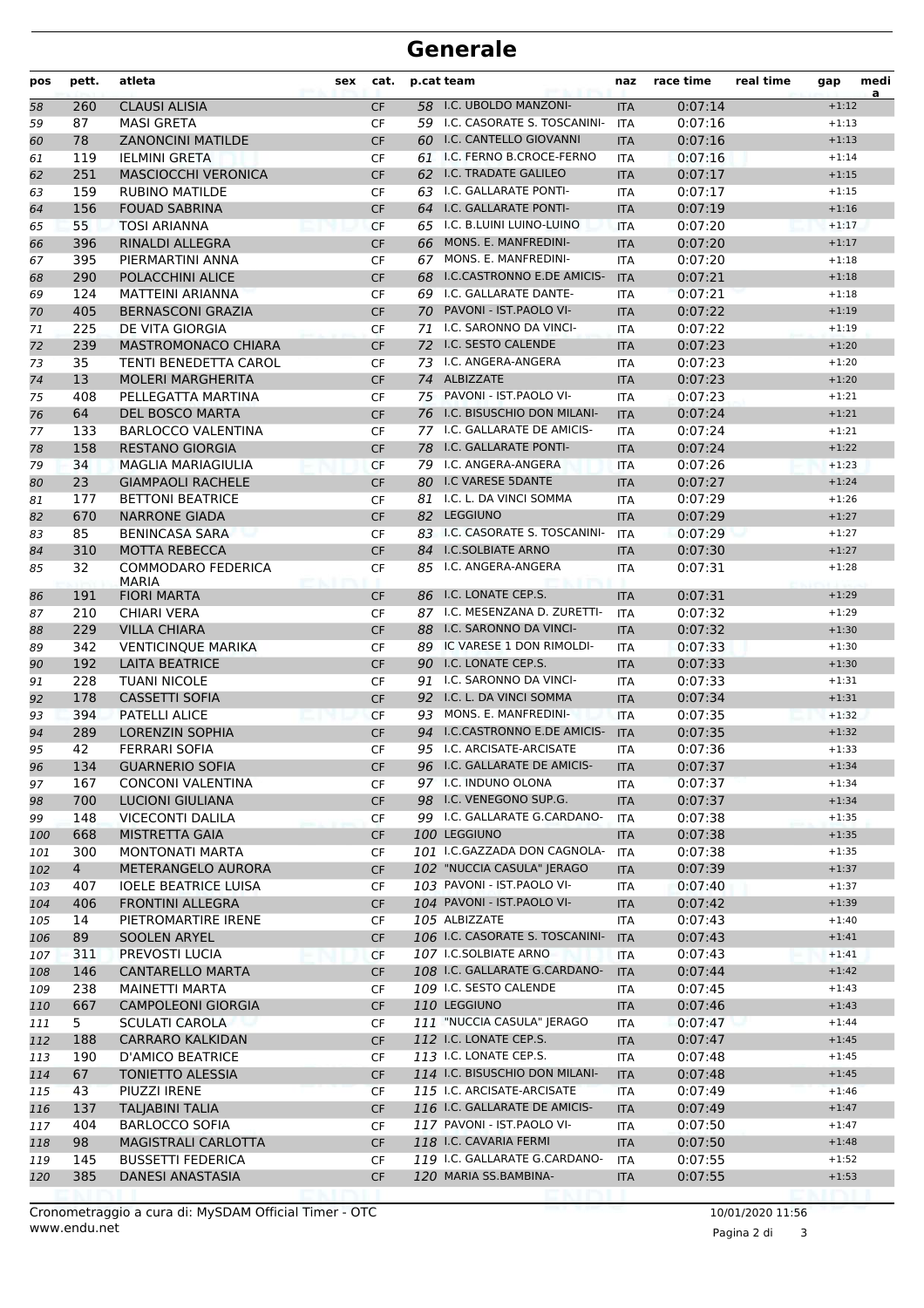| pos        | pett.          | atleta                                    | sex | cat.            | p.cat team                                             | naz                      | race time          | real time | gap                | medi<br>a |
|------------|----------------|-------------------------------------------|-----|-----------------|--------------------------------------------------------|--------------------------|--------------------|-----------|--------------------|-----------|
| 121        | 179            | <b>LAZZARIN VERONICA</b>                  |     | <b>CF</b>       | 121 I.C. L. DA VINCI SOMMA                             | <b>ITA</b>               | 0:07:56            |           | $+1:53$            |           |
| 122        | 281            | <b>MERLO ANNA</b>                         |     | <b>CF</b>       | 122 I.C. VERGIATE-VERGIATE                             | <b>ITA</b>               | 0:07:56            |           | $+1:53$            |           |
| 123        | 212            | <b>ULTIMO MELISSA</b>                     |     | <b>CF</b>       | 123 I.C. MESENZANA D. ZURETTI-                         | <b>ITA</b>               | 0:07:56            |           | $+1:54$            |           |
| 124        | 669            | <b>GRANDI FEDERICA</b>                    |     | <b>CF</b>       | 124 LEGGIUNO                                           | ITA                      | 0:07:57            |           | $+1:54$            |           |
| 125        | 237            | <b>CARUSO SOFIA</b>                       |     | <b>CF</b>       | 125 I.C. SESTO CALENDE                                 | <b>ITA</b>               | 0:07:57            |           | $+1:54$            |           |
| 126        | 299            | <b>MARCELLINI MARTINA</b>                 |     | CF              | 126 I.C.GAZZADA DON CAGNOLA-                           | <b>ITA</b>               | 0:07:57            |           | $+1:55$            |           |
| 127        | 362            | <b>GALLI ARIANNA</b>                      |     | <b>CF</b>       | 127 IST.COMP. DI VIGGIU' M.                            | <b>ITA</b>               | 0:07:58            |           | $+1:55$            |           |
| 128        | 361            | <b>BOTTONI MARTINA</b>                    |     | <b>CF</b>       | 128 IST.COMP. DI VIGGIU' M.                            | <b>ITA</b>               | 0:07:58            |           | $+1:56$            |           |
| 129        | 363            | KNIAZEVA ARINA                            |     | <b>CF</b>       | 129 IST.COMP. DI VIGGIU' M.                            | <b>ITA</b>               | 0:07:59            |           | $+1:56$            |           |
| 130        | 202            | <b>RASINI ELISA</b>                       |     | <b>CF</b>       | 130 I.C. MALNATE IQBAL MASIH-                          | <b>ITA</b>               | 0:07:59            |           | $+1:56$            |           |
| 131        | 373            | <b>LANTERI GAIA</b>                       |     | <b>CF</b>       | 131 M.AUSILIATRICE-LUINO                               | <b>ITA</b>               | 0:07:59            |           | $+1:56$            |           |
| 132        | 77             | RENOSTO GLORIA                            |     | CF              | 132 I.C. CANTELLO GIOVANNI                             | ITA                      | 0:08:01            |           | $+1:58$            |           |
| 133        | 199            | <b>BONATO EMMA</b>                        |     | <b>CF</b>       | 133 I.C. MALNATE IQBAL MASIH-                          | <b>ITA</b>               | 0:08:02            |           | $+1:59$            |           |
| 134        | 3              | CARNINI MARGHERITA                        |     | <b>CF</b>       | 134 "NUCCIA CASULA" JERAGO                             | <b>ITA</b>               | 0:08:03            |           | $+2:00$            |           |
| 135        | 200            | <b>FEDERIGO EMANUELA</b>                  |     | <b>CF</b>       | 135 I.C. MALNATE IQBAL MASIH-                          | <b>ITA</b>               | 0:08:03            |           | $+2:01$            |           |
| 136        | 211            | <b>COLOMBO ILARIA</b>                     |     | <b>CF</b>       | 136 I.C. MESENZANA D. ZURETTI-                         | ITA                      | 0:08:04            |           | $+2:01$            |           |
| 137        | 135            | <b>ROSSI CAMILLA</b>                      |     | <b>CF</b>       | 137 I.C. GALLARATE DE AMICIS-                          | <b>ITA</b>               | 0:08:06            |           | $+2:04$            |           |
| 138        | 181            | SOMEYA KAORI                              |     | CF              | 138 I.C. L. DA VINCI SOMMA                             | <b>ITA</b>               | 0:08:06            |           | $+2:04$            |           |
| 139        | 157            | <b>SALA MARTINA</b>                       |     | <b>CF</b>       | 139 I.C. GALLARATE PONTI-                              | <b>ITA</b>               | 0:08:08            |           | $+2:05$            |           |
| 140        | 201            | PATEA MARTINA                             |     | CF              | 140 I.C. MALNATE IQBAL MASIH-                          | ITA                      | 0:08:08            |           | $+2:06$            |           |
| 141        | 374            | <b>MILANI IRENE</b>                       |     | <b>CF</b>       | 141 M.AUSILIATRICE-LUINO                               | <b>ITA</b>               | 0:08:10            |           | $+2:07$            |           |
| 142        | 302            | <b>TOSETTO BEATRICE</b>                   |     | <b>CF</b>       | 142 I.C.GAZZADA DON CAGNOLA-                           | <b>ITA</b>               | 0:08:11            |           | $+2:08$            |           |
| 143        | 308            | CAPPELLAZZO SARA                          |     | <b>CF</b>       | 143 I.C.SOLBIATE ARNO                                  | <b>ITA</b>               | 0:08:11            |           | $+2:09$            |           |
| 144        | 364            | <b>GEROLDI MARTINA</b>                    |     | <b>CF</b>       | 144 IST.COMP. DI VIGGIU' M.                            | <b>ITA</b>               | 0:08:11            |           | $+2:09$            |           |
| 145        | 288            | HOJDA DENISA STEFANIA                     |     | <b>CF</b>       | 145 I.C.CASTRONNO E.DE AMICIS-                         | <b>ITA</b>               | 0:08:12            |           | $+2:09$            |           |
| 146        | 213            | VACCARO CHIARA                            |     | CF              | 146 I.C. MESENZANA D. ZURETTI-                         | <b>ITA</b>               | 0:08:12            |           | $+2:09$            |           |
| 147        | 261            | <b>GUZZETTI SARA</b>                      |     | <b>CF</b>       | 147 I.C. UBOLDO MANZONI-                               | <b>ITA</b>               | 0:08:12            |           | $+2:10$            |           |
| 148        | $\overline{2}$ | <b>CALIGARA SOFIA</b>                     |     | <b>CF</b>       | 148 "NUCCIA CASULA" JERAGO                             | <b>ITA</b>               | 0:08:15            |           | $+2:12$            |           |
| 149        | 339<br>99      | <b>LASCIARREA SARA</b>                    |     | <b>CF</b>       | 149 IC VARESE 1 DON RIMOLDI-<br>150 I.C. CAVARIA FERMI | <b>ITA</b>               | 0:08:16            |           | $+2:13$            |           |
| 150        | 203            | <b>MARCHIORATO ELISA</b>                  |     | <b>CF</b>       | 151 I.C. MALNATE IQBAL MASIH-                          | <b>ITA</b>               | 0:08:18<br>0:08:21 |           | $+2:15$            |           |
| 151        | 384            | <b>VEZZOLI IRENE</b><br><b>COSTA IRIS</b> |     | <b>CF</b>       | 152 MARIA SS.BAMBINA-                                  | <b>ITA</b>               | 0:08:22            |           | $+2:19$<br>$+2:19$ |           |
| 152<br>153 | 258            | CARRARA MARIKA                            |     | CF<br><b>CF</b> | 153 I.C. UBOLDO MANZONI-                               | <b>ITA</b><br><b>ITA</b> | 0:08:22            |           | $+2:19$            |           |
| 154        | 301            | <b>TIBILETTI AURORA</b>                   |     | <b>CF</b>       | 154 I.C.GAZZADA DON CAGNOLA-                           | <b>ITA</b>               | 0:08:24            |           | $+2:21$            |           |
| 155        | 333            | <b>VELAJ JESSICA</b>                      |     | <b>CF</b>       | <b>155 IC GAVIRATE CARDUCCI-</b>                       | <b>ITA</b>               | 0:08:25            |           | $+2:22$            |           |
| 156        | 155            | <b>BOTTIGELLI VIOLA</b>                   |     | <b>CF</b>       | 156 I.C. GALLARATE PONTI-                              | <b>ITA</b>               | 0:08:28            |           | $+2:25$            |           |
| 157        | 97             | <b>GARAVAGLIA ALICE</b>                   |     | <b>CF</b>       | 157 I.C. CAVARIA FERMI                                 | <b>ITA</b>               | 0:08:29            |           | $+2:26$            |           |
| 158        | 340            | PONTIGGIA SILVIA                          |     | CF              | 158 IC VARESE 1 DON RIMOLDI-                           | <b>ITA</b>               | 0:08:30            |           | $+2:27$            |           |
| 159        | 15             | <b>PARISI IRENE</b>                       |     | <b>CF</b>       | 159 ALBIZZATE                                          | <b>ITA</b>               | 0:08:30            |           | $+2:28$            |           |
| 160        | 375            | <b>STIVONI SARA</b>                       |     | CF              | 160 M.AUSILIATRICE-LUINO                               | ITA                      | 0:08:30            |           | $+2:28$            |           |
| 161        | 214            | <b>ZANIN GIULIA</b>                       |     | <b>CF</b>       | 161 I.C. MESENZANA D. ZURETTI-                         | <b>ITA</b>               | 0:08:32            |           | $+2:29$            |           |
| 162        | 96             | <b>BEVILACQUA BEATRICE</b>                |     | CF              | 162 I.C. CAVARIA FERMI                                 | ITA                      | 0:08:33            |           | $+2:30$            |           |
| 163        | 118            | <b>EZZINE HALIMA</b>                      |     | <b>CF</b>       | 163 I.C. FERNO B.CROCE-FERNO                           | <b>ITA</b>               | 0:08:34            |           | $+2:31$            |           |
| 164        | 371            | ANDALORO SOFIA                            |     | CF              | 164 M.AUSILIATRICE-LUINO                               | <b>ITA</b>               | 0:08:36            |           | $+2:33$            |           |
| 165        | 382            | <b>MARTIN MAILY</b>                       |     | <b>CF</b>       | 165 MARIA SS.BAMBINA-                                  | <b>ITA</b>               | 0:08:36            |           | $+2:34$            |           |
| 166        | 383            | CHIRIELEISON VIOLA                        |     | CF              | 166 MARIA SS.BAMBINA-                                  | ITA                      | 0:08:37            |           | $+2:35$            |           |
| 167        | 76             | PRAVATO GAIA                              |     | <b>CF</b>       | 167 I.C. CANTELLO GIOVANNI                             | <b>ITA</b>               | 0:08:49            |           | $+2:46$            |           |
| 168        | 11             | FROSI MARTA                               |     | CF              | 168 ALBIZZATE                                          | ITA                      | 0:08:52            |           | $+2:49$            |           |
| 169        | 360            | <b>VALENZIANO NOEMI</b>                   |     | <b>CF</b>       | 169 IST.COMP. DI VIGGIU' M.                            | <b>ITA</b>               | 0:08:52            |           | $+2:50$            |           |
| 170        | 679            | <b>ORIFICI SOFIA</b>                      |     | CF              | 170 CARAVATE                                           | ITA                      | 0:08:53            |           | $+2:50$            |           |
| 171        | 74             | CAVERZASIO VANESSA                        |     | <b>CF</b>       | 171 I.C. CANTELLO GIOVANNI                             | <b>ITA</b>               | 0:08:54            |           | $+2:51$            |           |
| 172        | 52             | DELLA BELLA VIOLA                         |     | CF              | 172 I.C. B.LUINI LUINO-LUINO                           | ITA                      | 0:09:31            |           | $+3:28$            |           |
| 173        | 338            | <b>ZAPPULLA ALICE</b>                     |     | <b>CF</b>       | 173 IC VARESE 1 DON RIMOLDI-                           | <b>ITA</b>               | 0:09:32            |           | $+3:29$            |           |
| 174        | 248            | <b>AZZOLINI CAMILLA</b>                   |     | CF              | 174 I.C. TRADATE GALILEO                               | ITA                      | 0:09:40            |           | $+3:37$            |           |
| 175        | 166            | <b>BARAHONA ANGELICA</b><br><b>SOFIA</b>  |     | CF              | 175 I.C. INDUNO OLONA                                  | <b>ITA</b>               | 0:09:54            |           | $+3:51$            |           |
| 176        | 677            | MEZZANOTTE ARIANNA                        |     | CF              | 176 CARAVATE                                           | ITA                      | 0:10:08            |           | $+4:06$            |           |
| 177        | 12             | <b>MEDIJOUT OMNIYA</b>                    |     | <b>CF</b>       | 177 ALBIZZATE                                          | <b>ITA</b>               | 0:10:15            |           | $+4:12$            |           |
| 178        | 680            | SPERANZA DIANA                            |     | <b>CF</b>       | 178 CARAVATE                                           | <b>ITA</b>               | 0:10:16            |           | $+4:13$            |           |
| 179        | 250            | <b>GALLI ALICE</b>                        |     | CF              | 179 I.C. TRADATE GALILEO                               | <b>ITA</b>               | 0:10:28            |           | $+4:25$            |           |
| 180        | 249            | SARTORATO SOFIA                           |     | CF              | 180 I.C. TRADATE GALILEO                               | ITA                      | 0:10:28            |           | $+4:25$            |           |
| 181        | 330            | <b>CERRATO EMANUELA</b>                   |     | CF              | 181 IC GAVIRATE CARDUCCI-                              | <b>ITA</b>               | 0:12:45            |           | $+6:42$            |           |
| 182        | 331            | <b>CIACCIA NOEMI</b>                      |     | CF              | 182 IC GAVIRATE CARDUCCI-                              | ITA                      | 0:12:46            |           | $+6:43$            |           |

10/01/2020 11:56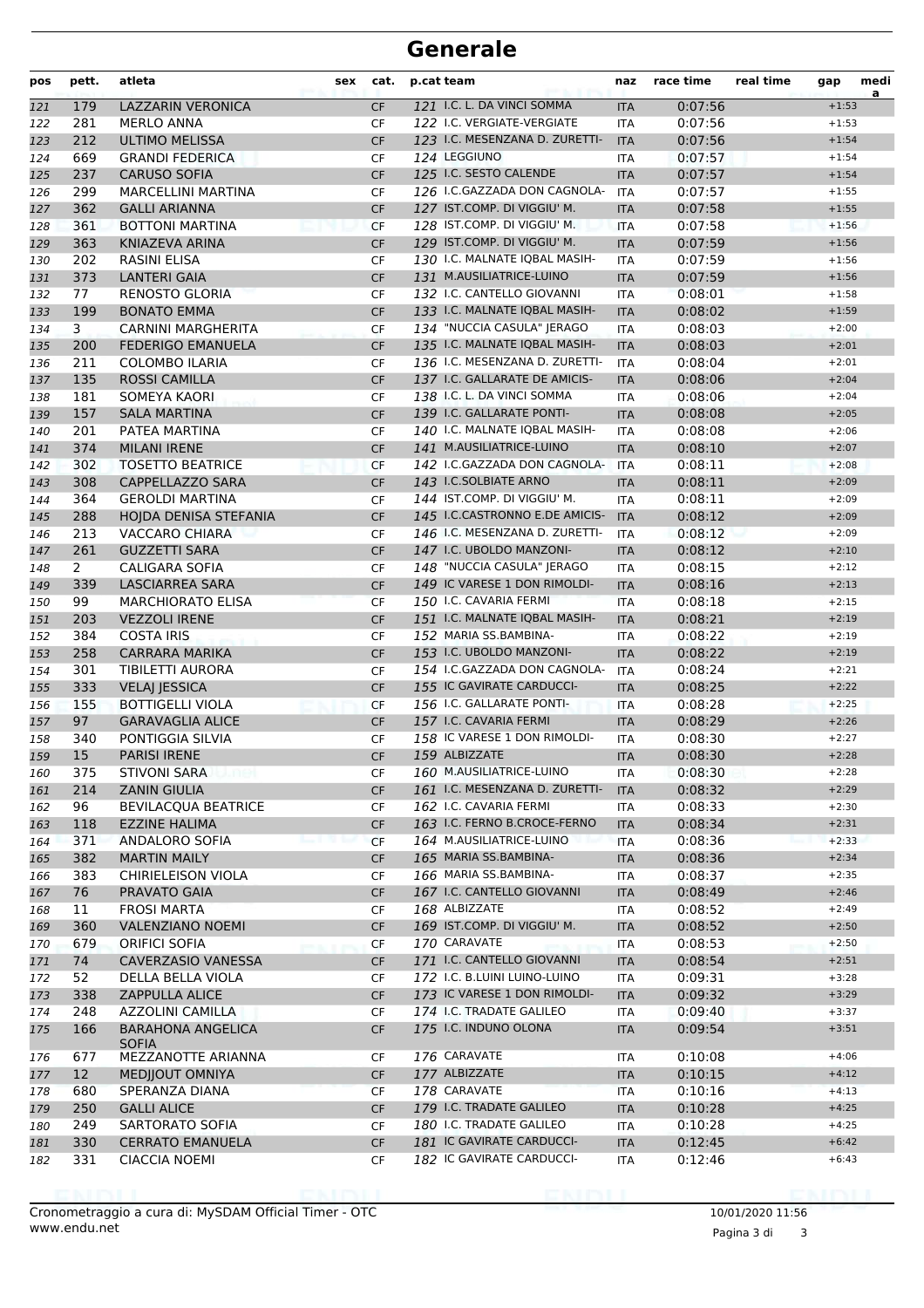*Gara* **Cadetti M** *Data* **10/01/2020**

|                |       |                                            |           |              | <b>Generale</b>               |            |           |           |         |      |
|----------------|-------|--------------------------------------------|-----------|--------------|-------------------------------|------------|-----------|-----------|---------|------|
| pos            | pett. | atleta<br>sex                              | cat.      |              | p.cat team                    | naz        | race time | real time | gap     | medi |
| $\mathbf{1}$   | 358   | <b>ZANINI MANUEL</b>                       | <b>CM</b> | $\mathbf{1}$ | IC VARESE 3 VIDOLETTI -       | <b>ITA</b> | 0:07:31   |           |         | a    |
| 2              | 112   | AMBROSIO RICCARDO                          | <b>CM</b> | 2            | I.C. COMERIO CAMPO DEI        | <b>ITA</b> | 0:07:38   |           |         | $+8$ |
| $\overline{3}$ | 356   | <b>MIGLIORI ASHEBER</b>                    | <b>CM</b> | 3            | IC VARESE 3 VIDOLETTI -       | <b>ITA</b> | 0:07:55   |           | $+25$   |      |
| 4              | 354   | <b>BROGGINI EXAUCE'</b>                    | <b>CM</b> | 4            | IC VARESE 3 VIDOLETTI -       | <b>ITA</b> | 0:08:16   |           | $+46$   |      |
| 5              | 197   | <b>ZECCHI MATTIA</b>                       | <b>CM</b> | 5            | I.C. LONATE CEP.S.            | <b>ITA</b> | 0:08:17   |           | $+47$   |      |
| 6              | 92    | <b>MASTROGIACOMI SIMONE</b>                | <b>CM</b> | 6            | I.C. CASORATE S. TOSCANINI-   | <b>ITA</b> | 0:08:19   |           | $+49$   |      |
| $\overline{7}$ | 194   | <b>PIACENTINI LEO</b>                      | <b>CM</b> | 7            | I.C. LONATE CEP.S.            | <b>ITA</b> | 0:08:22   |           | $+52$   |      |
| 8              | 94    | <b>PURICELLI MARCO</b>                     | <b>CM</b> | 8            | I.C. CASORATE S. TOSCANINI-   | ITA        | 0:08:22   |           | $+52$   |      |
| 9              | 232   | <b>GASPARINETTI MUSSE</b>                  | <b>CM</b> | 9            | I.C. SARONNO DA VINCI-        | <b>ITA</b> | 0:08:23   |           | $+53$   |      |
| 10             | 316   | <b>MANTOVANI LORENZO</b><br><b>MARIA</b>   | <b>CM</b> | 10           | <b>I.C.SOLBIATE ARNO</b>      | <b>ITA</b> | 0:08:25   |           | $+55$   |      |
| 11             | 129   | <b>CRESPI MATTEO</b>                       | <b>CM</b> | 11           | I.C. GALLARATE DANTE-         | <b>ITA</b> | 0:08:25   |           | $+55$   |      |
| 12             | 398   | <b>BARDELLI PIETRO</b>                     | <b>CM</b> | 12           | MONS. E. MANFREDINI-          | <b>ITA</b> | 0:08:25   |           | $+55$   |      |
| 13             | 255   | <b>LOCOROTONDO</b><br>ALESSANDRO           | <b>CM</b> | 13           | I.C. TRADATE GALILEO          | <b>ITA</b> | 0:08:27   |           | $+57$   |      |
| 14             | 307   | STIEVANO FEDERICO                          | <b>CM</b> |              | 14 I.C.GAZZADA DON CAGNOLA-   | <b>ITA</b> | 0:08:29   |           | $+58$   |      |
| 15             | 357   | <b>ZELEZNOV BORIS</b>                      | <b>CM</b> | 15           | IC VARESE 3 VIDOLETTI -       | <b>ITA</b> | 0:08:29   |           | $+59$   |      |
| 16             | 283   | PACIOTTI PIETRO                            | <b>CM</b> |              | 16 I.C. VERGIATE-VERGIATE     | <b>ITA</b> | 0:08:29   |           | $+59$   |      |
| 17             | 366   | <b>BERNASCONI DAVIDE</b>                   | <b>CM</b> | 17           | IST.COMP. DI VIGGIU' M.       | <b>ITA</b> | 0:08:33   |           | $+1:03$ |      |
| 18             | 164   | <b>ZORZAN GIOELE</b>                       | <b>CM</b> | 18           | I.C. GALLARATE PONTI-         | <b>ITA</b> | 0:08:33   |           | $+1:03$ |      |
| 19             | 204   | <b>ARRIGHI LUCA</b>                        | <b>CM</b> | 19           | I.C. MALNATE IQBAL MASIH-     | <b>ITA</b> | 0:08:34   |           | $+1:03$ |      |
| 20             | 285   | PAULATO LUCA                               | <b>CM</b> | 20           | I.C. VERGIATE-VERGIATE        | <b>ITA</b> | 0:08:34   |           | $+1:04$ |      |
| 21             | 195   | POLIDORO SIMONE                            | <b>CM</b> | 21           | I.C. LONATE CEP.S.            | <b>ITA</b> | 0:08:35   |           | $+1:05$ |      |
| 22             | 193   | <b>ALBINI ALESSIO</b>                      | <b>CM</b> |              | 22 I.C. LONATE CEP.S.         | <b>ITA</b> | 0:08:36   |           | $+1:06$ |      |
| 23             | 355   | LAMPUGNANI NICOLO'                         | <b>CM</b> | 23           | IC VARESE 3 VIDOLETTI -       | <b>ITA</b> | 0:08:36   |           | $+1:06$ |      |
| 24             | 163   | <b>VARGIU ANTONIO</b>                      | <b>CM</b> | 24           | I.C. GALLARATE PONTI-         | <b>ITA</b> | 0:08:38   |           | $+1:08$ |      |
| 25             | 196   | <b>RUGGERI LUCA</b>                        | <b>CM</b> | 25           | I.C. LONATE CEP.S.            | <b>ITA</b> | 0:08:41   |           | $+1:11$ |      |
| 26             | 253   | <b>CASTIGLIONI EMMANUEL</b>                | <b>CM</b> | 26           | I.C. TRADATE GALILEO          | <b>ITA</b> | 0:08:43   |           | $+1:13$ |      |
| 27             | 306   | <b>PAOLINI LUCA</b>                        | <b>CM</b> |              | 27 I.C.GAZZADA DON CAGNOLA-   | <b>ITA</b> | 0:08:43   |           | $+1:13$ |      |
| 28             | 208   | MISURACA RICCARDO                          | <b>CM</b> |              | 28 I.C. MALNATE IQBAL MASIH-  | <b>ITA</b> | 0:08:45   |           | $+1:15$ |      |
| 29             | 344   | DE MONTIS ENRICO                           | <b>CM</b> | 29           | IC VARESE 1 DON RIMOLDI-      | <b>ITA</b> | 0:08:46   |           | $+1:16$ |      |
| 30             | 267   | <b>WILLEMS FABIO</b>                       | <b>CM</b> | 30           | I.C. UBOLDO MANZONI-          | <b>ITA</b> | 0:08:48   |           | $+1:18$ |      |
| 31             | 241   | <b>MO LIAM DANIEL</b>                      | <b>CM</b> | 31           | I.C. SESTO CALENDE            | <b>ITA</b> | 0:08:48   |           | $+1:18$ |      |
| 32             | 131   | SOMMARUGA FRANCESCO                        | <b>CM</b> |              | 32 I.C. GALLARATE DANTE-      | <b>ITA</b> | 0:08:49   |           | $+1:19$ |      |
| 33             | 243   | <b>SOLDATI MATTEO</b>                      | <b>CM</b> | 33           | I.C. SESTO CALENDE            | <b>ITA</b> | 0:08:50   |           | $+1:20$ |      |
| 34             | 116   | <b>TALLACHINI GIACOMO</b>                  | <b>CM</b> |              | 34 I.C. COMERIO CAMPO DEI     | <b>ITA</b> | 0:08:50   |           | $+1:20$ |      |
| 35             | 49    | PEDROLINI LUCA                             | <b>CM</b> | 35           | I.C. ARCISATE-ARCISATE        | <b>ITA</b> | 0:08:51   |           | $+1:21$ |      |
| 36             | 185   | TONETTI PAOLO                              | <b>CM</b> | 36           | I.C. L. DA VINCI SOMMA        | <b>ITA</b> | 0:08:51   |           | $+1:21$ |      |
| 37             | 254   | <b>GREGORINI TOMMASO</b><br><b>GIUSEPP</b> | <b>CM</b> |              | 37 I.C. TRADATE GALILEO       | <b>ITA</b> | 0:08:51   |           | $+1:21$ |      |
| 38             | 304   | <b>BOSISIO MIRKO</b>                       | CM        |              | 38 I.C.GAZZADA DON CAGNOLA-   | ITA        | 0:08:52   |           | $+1:22$ |      |
| 39             | 274   | <b>BETTANELLO ANDREA</b>                   | <b>CM</b> |              | 39 I.C. VENEGONO SUP.G.       | <b>ITA</b> | 0:08:53   |           | $+1:22$ |      |
| 40             | 72    | STASOLLA STEFANO                           | CM        |              | 40 I.C. BISUSCHIO DON MILANI- | <b>ITA</b> | 0:08:53   |           | $+1:23$ |      |
| 41             | 114   | STRATICO' FRANCESCO                        | <b>CM</b> |              | 41 I.C. COMERIO CAMPO DEI     | <b>ITA</b> | 0:08:54   |           | $+1:24$ |      |
| 42             | 409   | <b>BINAGHI FRANCESCO</b>                   | <b>CM</b> |              | 42 PAVONI - IST.PAOLO VI-     | <b>ITA</b> | 0:08:54   |           | $+1:24$ |      |
| 43             | 186   | <b>VULCANO ANDREA</b>                      | <b>CM</b> |              | 43 I.C. L. DA VINCI SOMMA     | <b>ITA</b> | 0:08:54   |           | $+1:24$ |      |
| 44             | 162   | <b>UBOLDI ALESSANDRO</b>                   | CM        | 44           | I.C. GALLARATE PONTI-         | ITA        | 0:08:56   |           | $+1:26$ |      |
| 45             | 174   | SOUMAHORO DAOUDA                           | CM        |              | 45 I.C. INDUNO OLONA          | <b>ITA</b> | 0:08:57   |           | $+1:27$ |      |
| 46             | 184   | <b>FOFANA CHEICK</b><br>GAOUSSOU           | СM        |              | 46 I.C. L. DA VINCI SOMMA     | ITA        | 0:08:57   |           | $+1:27$ |      |
| 47             | 205   | <b>CREMONESI JOAQUIM</b>                   | <b>CM</b> |              | 47 I.C. MALNATE IQBAL MASIH-  | <b>ITA</b> | 0:08:58   |           | $+1:27$ |      |
| 48             | 284   | PARINI MATTEO                              | <b>CM</b> |              | 48 I.C. VERGIATE-VERGIATE     | <b>ITA</b> | 0:08:59   |           | $+1:29$ |      |
| 49             | 29    | MASTROMATTEO TOMMASO                       | <b>CM</b> |              | 49 I.C VARESE 5DANTE          | <b>ITA</b> | 0:09:00   |           | $+1:30$ |      |
| 50             | 256   | <b>MANTOVANI PIETRO</b>                    | CM        |              | 50 I.C. TRADATE GALILEO       | ITA        | 0:09:00   |           | $+1:30$ |      |
| 51             | 19    | DE PRISCO GABRIELE                         | <b>CM</b> |              | 51 ALBIZZATE                  | <b>ITA</b> | 0:09:00   |           | $+1:30$ |      |
| 52             | 245   | STUANI ANDREA                              | <b>CM</b> |              | 52 I.C. SESTO CALENDE         | ITA        | 0:09:04   |           | $+1:34$ |      |
| 53             | 128   | <b>CIRLA RICCARDO</b>                      | <b>CM</b> |              | 53 I.C. GALLARATE DANTE-      | <b>ITA</b> | 0:09:05   |           | $+1:35$ |      |
| 54             | 295   | <b>MONTI SIMONE</b>                        | CM        |              | 54 I.C.CASTRONNO E.DE AMICIS- | <b>ITA</b> | 0:09:05   |           | $+1:35$ |      |
| 55             | 151   | <b>IVANAJ IVAN</b>                         | <b>CM</b> |              | 55 I.C. GALLARATE G.CARDANO-  | <b>ITA</b> | 0:09:05   |           | $+1:35$ |      |
|                |       |                                            |           |              |                               |            |           |           |         |      |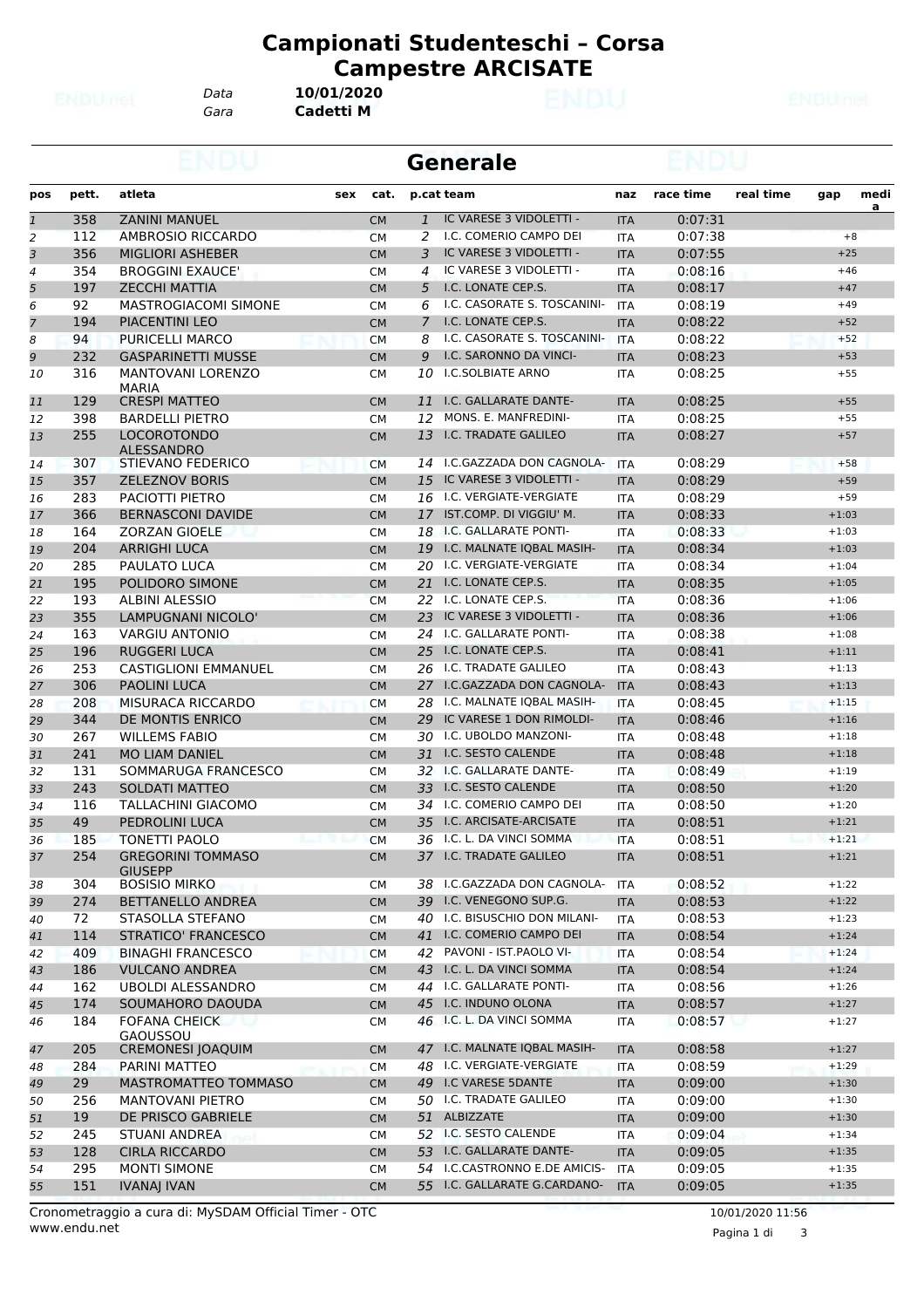| pos        | pett.      | atleta<br>sex                           | cat.                   |          | p.cat team                                              | naz                      | race time          | real time | gap                | medi<br>a |
|------------|------------|-----------------------------------------|------------------------|----------|---------------------------------------------------------|--------------------------|--------------------|-----------|--------------------|-----------|
| 56         | 276        | <b>ROSSI DIEGO</b>                      | <b>CM</b>              |          | 56 I.C. VENEGONO SUP.G.                                 | <b>ITA</b>               | 0:09:07            |           | $+1:37$            |           |
| 57         | 182        | <b>AZZOLINI ANDREA</b>                  | <b>CM</b>              |          | 57 I.C. L. DA VINCI SOMMA                               | <b>ITA</b>               | 0:09:07            |           | $+1:37$            |           |
| 58         | 82         | <b>RIVA ROBERT</b>                      | <b>CM</b>              |          | 58 I.C. CANTELLO GIOVANNI                               | <b>ITA</b>               | 0:09:09            |           | $+1:38$            |           |
| 59         | 317        | PIAZZESE SIMONE SAVERIO                 | <b>CM</b>              |          | 59 I.C.SOLBIATE ARNO                                    | ITA                      | 0:09:10            |           | $+1:40$            |           |
| 60         | 401        | <b>FRANCESCHINA DAVIDE</b>              | <b>CM</b>              | 60       | <b>MONS. E. MANFREDINI-</b>                             | <b>ITA</b>               | 0:09:11            |           | $+1:41$            |           |
| 61         | 263        | <b>BONSIGNORI ALEX</b>                  | <b>CM</b>              | 61       | I.C. UBOLDO MANZONI-                                    | <b>ITA</b>               | 0:09:11            |           | $+1:41$            |           |
| 62         | 337        | SECELEANU ALEXANDRU<br><b>LUCA</b>      | <b>CM</b>              | 62       | IC GAVIRATE CARDUCCI-                                   | <b>ITA</b>               | 0:09:12            |           | $+1:41$            |           |
| 63         | 152        | <b>MUCCI FILIPPO</b>                    | <b>CM</b>              |          | 63 I.C. GALLARATE G.CARDANO-                            | <b>ITA</b>               | 0:09:12            |           | $+1:42$            |           |
| 64         | 26         | <b>BALLERIO GIORGIO</b>                 | <b>CM</b>              |          | 64 I.C VARESE 5DANTE                                    | <b>ITA</b>               | 0:09:13            |           | $+1:43$            |           |
| 65         | 103        | KONINA ZAKARIA                          | <b>CM</b>              | 65       | I.C. CAVARIA FERMI                                      | <b>ITA</b>               | 0:09:13            |           | $+1:43$            |           |
| 66         | 160        | <b>MOUTTAKI OMAR</b>                    | <b>CM</b>              | 66       | I.C. GALLARATE PONTI-                                   | <b>ITA</b>               | 0:09:14            |           | $+1:43$            |           |
| 67         | 402        | PARENZAN NICOLO'                        | <b>CM</b>              | 67       | MONS. E. MANFREDINI-                                    | <b>ITA</b>               | 0:09:14            |           | $+1:44$            |           |
| 68         | 28         | <b>MAGISTRIS JACOPO</b>                 | <b>CM</b>              | 68       | I.C VARESE 5DANTE                                       | <b>ITA</b>               | 0:09:15            |           | $+1:45$            |           |
| 69         | 265        | <b>GALLI ALESSANDRO</b>                 | <b>CM</b>              |          | 69 I.C. UBOLDO MANZONI-                                 | <b>ITA</b>               | 0:09:16            |           | $+1:46$            |           |
| 70         | 61         | <b>SALVADORE GIOELE</b>                 | <b>CM</b>              |          | 70 I.C. B.LUINI LUINO-LUINO                             | <b>ITA</b>               | 0:09:17            |           | $+1:47$            |           |
| 71         | 30         | <b>SCHIAVINI DAVIDE</b>                 | <b>CM</b>              |          | 71 I.C VARESE 5DANTE                                    | <b>ITA</b>               | 0:09:17            |           | $+1:47$            |           |
| 72         | 60         | PORRO FILIPPO                           | <b>CM</b>              | 72       | I.C. B.LUINI LUINO-LUINO                                | <b>ITA</b>               | 0:09:18            |           | $+1:48$            |           |
| 73         | 46         | <b>CESARO KEVIN</b>                     | <b>CM</b>              |          | 73 I.C. ARCISATE-ARCISATE                               | <b>ITA</b>               | 0:09:18            |           | $+1:48$            |           |
| 74         | 296        | <b>ZECCONELLO GIORGIO</b>               | <b>CM</b>              |          | 74 I.C.CASTRONNO E.DE AMICIS-                           | <b>ITA</b>               | 0:09:19            |           | $+1:49$            |           |
| 75         | 315        | <b>BIANCHI SIMONE</b>                   | <b>CM</b>              |          | 75 I.C.SOLBIATE ARNO                                    | <b>ITA</b>               | 0:09:19            |           | $+1:49$            |           |
| 76         | 175        | <b>XHILAY ARSIDI</b>                    | <b>CM</b>              |          | 76 I.C. INDUNO OLONA                                    | <b>ITA</b>               | 0:09:20            |           | $+1:50$            |           |
| 77         | 314        | <b>ARCIERI TOMMASO</b>                  | <b>CM</b>              |          | 77 I.C.SOLBIATE ARNO                                    | <b>ITA</b>               | 0:09:20            |           | $+1:50$            |           |
| 78         | 206        | <b>LARGHI MATTEO</b>                    | <b>CM</b>              | 78       | I.C. MALNATE IQBAL MASIH-                               | <b>ITA</b>               | 0:09:20            |           | $+1:50$            |           |
| 79         | 313        | <b>ALUNNO DANIL</b>                     | <b>CM</b>              |          | 79 I.C.SOLBIATE ARNO                                    | <b>ITA</b>               | 0:09:20            |           | $+1:50$            |           |
| 80         | 161        | <b>RAMON PIETRO</b>                     | <b>CM</b>              | 80       | I.C. GALLARATE PONTI-                                   | <b>ITA</b>               | 0:09:21            |           | $+1:50$            |           |
| 81         | 399        | DELLA BOSCA SIMONE                      | <b>CM</b>              | 81       | MONS. E. MANFREDINI-                                    | <b>ITA</b>               | 0:09:21            |           | $+1:50$            |           |
| 82         | 70         | <b>MARZOLA ANDREA</b>                   | <b>CM</b>              |          | 82 I.C. BISUSCHIO DON MILANI-                           | <b>ITA</b>               | 0:09:21            |           | $+1:51$            |           |
| 83         | 27         | <b>FIORE MATTEO</b>                     | <b>CM</b>              |          | 83 I.C VARESE 5DANTE                                    | <b>ITA</b>               | 0:09:22            |           | $+1:52$            |           |
| 84         | 275        | <b>MANNA GIORDANO</b>                   | <b>CM</b>              | 84       | I.C. VENEGONO SUP.G.                                    | <b>ITA</b>               | 0:09:23            |           | $+1:53$            |           |
| 85         | 113        | LANCELLOTTI LUCA                        | <b>CM</b>              | 85       | I.C. COMERIO CAMPO DEI                                  | <b>ITA</b>               | 0:09:23            |           | $+1:53$            |           |
| 86         | 294        | MICHELON EDOARDO                        | <b>CM</b>              | 86       | I.C.CASTRONNO E.DE AMICIS-                              | <b>ITA</b>               | 0:09:23            |           | $+1:53$            |           |
| 87         | 242        | PISCETTA DAVIDE                         | <b>CM</b>              |          | 87 I.C. SESTO CALENDE<br>I.C. CAVARIA FERMI             | <b>ITA</b>               | 0:09:23            |           | $+1:53$            |           |
| 88         | 102<br>183 | <b>CORTI LUCA</b><br>DI TUCCIO PASQUALE | <b>CM</b>              | 88<br>89 | I.C. L. DA VINCI SOMMA                                  | <b>ITA</b>               | 0:09:24<br>0:09:25 |           | $+1:54$<br>$+1:55$ |           |
| 89<br>90   | 6          | DELL'ANGELO LODOVICO                    | <b>CM</b><br><b>CM</b> | 90       | "NUCCIA CASULA" JERAGO                                  | <b>ITA</b><br><b>ITA</b> | 0:09:25            |           | $+1:55$            |           |
| 91         | 90         | <b>DETTONI MATTIA</b>                   | <b>CM</b>              | 91       | I.C. CASORATE S. TOSCANINI-                             | <b>ITA</b>               | 0:09:26            |           | $+1:55$            |           |
| 92         | 411        | <b>FIANCHI ANDREA</b>                   | <b>CM</b>              | 92       | PAVONI - IST.PAOLO VI-                                  | <b>ITA</b>               | 0:09:26            |           | $+1:56$            |           |
| 93         | 47         | <b>GRAZIANO GIUSEPPE</b>                | <b>CM</b>              |          | 93 I.C. ARCISATE-ARCISATE                               | <b>ITA</b>               | 0:09:27            |           | $+1:56$            |           |
| 94         | 273        | MIGLIORINI RICCARDO                     | CM.                    |          | 94 I.C. VENEGONO SUP.G.                                 | <b>ITA</b>               | 0:09:28            |           | $+1:58$            |           |
| 95         | 282        | MOCCIARDINI EDOARDO                     | <b>CM</b>              |          | 95 I.C. VERGIATE-VERGIATE                               | ITA                      | 0:09:28            |           | $+1:58$            |           |
| 96         | 105        | <b>UJKA FLORIAN</b>                     | <b>CM</b>              |          | 96 I.C. CAVARIA FERMI                                   | <b>ITA</b>               | 0:09:29            |           | $+1:59$            |           |
| 97         | 412        | <b>FRONTINI RICCARDO</b>                | <b>CM</b>              |          | 97 PAVONI - IST.PAOLO VI-                               | ITA                      | 0:09:29            |           | $+1:59$            |           |
|            |            | <b>RODOLF</b>                           |                        |          |                                                         |                          |                    |           |                    |           |
| 98         | 292        | <b>AUFIERO SAUL</b>                     | <b>CM</b>              |          | 98 I.C.CASTRONNO E.DE AMICIS-                           | <b>ITA</b>               | 0:09:29            |           | $+1:59$            |           |
| 99         | 369        | <b>SPANU LUCA</b>                       | <b>CM</b>              |          | 99 IST.COMP. DI VIGGIU' M.                              | ITA                      | 0:09:29            |           | $+1:59$            |           |
| 100        | 230        | DIA SERIGNE                             | <b>CM</b>              |          | 100 I.C. SARONNO DA VINCI-                              | <b>ITA</b>               | 0:09:30            |           | $+2:00$            |           |
| 101        | 115        | EL MATRAGUE ACHRAF                      | <b>CM</b>              |          | 101 I.C. COMERIO CAMPO DEI                              | ITA                      | 0:09:31            |           | $+2:01$            |           |
| 102        | 387        | <b>BERTOLI RICCARDO</b>                 | <b>CM</b>              |          | 102 MARIA SS.BAMBINA-                                   | <b>ITA</b>               | 0:09:32            |           | $+2:01$            |           |
| 103        | 216        | <b>CALABRESE PAOLO</b>                  | <b>CM</b>              |          | 103 I.C. MESENZANA D. ZURETTI-                          | ITA                      | 0:09:32            |           | $+2:01$            |           |
| 104        | 391        | ZANOLLO RICCARDO                        | <b>CM</b>              |          | 104 MARIA SS.BAMBINA-                                   | <b>ITA</b>               | 0:09:33            |           | $+2:02$            |           |
| 105        | 138        | <b>COSTENARO SIMONE</b>                 | <b>CM</b>              |          | 105 I.C. GALLARATE DE AMICIS-<br>106 I.C. SESTO CALENDE | <b>ITA</b>               | 0:09:33            |           | $+2:03$            |           |
| 106        | 244<br>293 | SOLDATI ANDREA<br><b>AUFIERO LUCA</b>   | <b>CM</b>              |          | 107 I.C.CASTRONNO E.DE AMICIS-                          | <b>ITA</b>               | 0:09:34<br>0:09:36 |           | $+2:04$<br>$+2:06$ |           |
| 107        | 140        | TREVISAN GABRIELE                       | CM                     |          | 108 I.C. GALLARATE DE AMICIS-                           | ITA                      | 0:09:36            |           | $+2:06$            |           |
| 108        | 127        | <b>BUONOCORE DANIEL</b>                 | <b>CM</b>              |          | 109 I.C. GALLARATE DANTE-                               | <b>ITA</b>               | 0:09:38            |           | $+2:08$            |           |
| 109<br>110 | 120        | <b>BOBBIO TOMMASO</b>                   | <b>CM</b><br><b>CM</b> |          | 110 I.C. FERNO B.CROCE-FERNO                            | ITA<br><b>ITA</b>        | 0:09:39            |           | $+2:09$            |           |
| 111        | 376        | DICEMBRINO LUCA                         |                        |          | 111 M.AUSILIATRICE-LUINO                                | ITA                      | 0:09:39            |           | $+2:09$            |           |
| 112        | 365        | <b>AWAN AJMAL</b>                       | <b>CM</b><br><b>CM</b> |          | 112 IST.COMP. DI VIGGIU' M.                             | <b>ITA</b>               | 0:09:41            |           | $+2:11$            |           |
| 113        | 101        | <b>BODINI LORENZO</b>                   | <b>CM</b>              |          | 113 I.C. CAVARIA FERMI                                  | ITA                      | 0:09:41            |           | $+2:11$            |           |
| 114        | 83         | ROSINI EDOARDO                          | <b>CM</b>              |          | 114 I.C. CANTELLO GIOVANNI                              | <b>ITA</b>               | 0:09:41            |           | $+2:11$            |           |
| 115        | 264        | DE MASI DANIELE                         | <b>CM</b>              |          | 115 I.C. UBOLDO MANZONI-                                | ITA                      | 0:09:42            |           | $+2:12$            |           |
| 116        | 104        | <b>MARCHIORATO SAMUELE</b>              | <b>CM</b>              |          | 116 I.C. CAVARIA FERMI                                  | <b>ITA</b>               | 0:09:42            |           | $+2:12$            |           |
| 117        | 368        | RIZZETTO JACOPO                         | <b>CM</b>              |          | 117 IST.COMP. DI VIGGIU' M.                             | ITA                      | 0:09:45            |           | $+2:15$            |           |
| 118        | 93         | PILOTTO MATTEO                          | <b>CM</b>              |          | 118 I.C. CASORATE S. TOSCANINI-                         | <b>ITA</b>               | 0:09:46            |           | $+2:16$            |           |
|            |            |                                         |                        |          |                                                         |                          |                    |           |                    |           |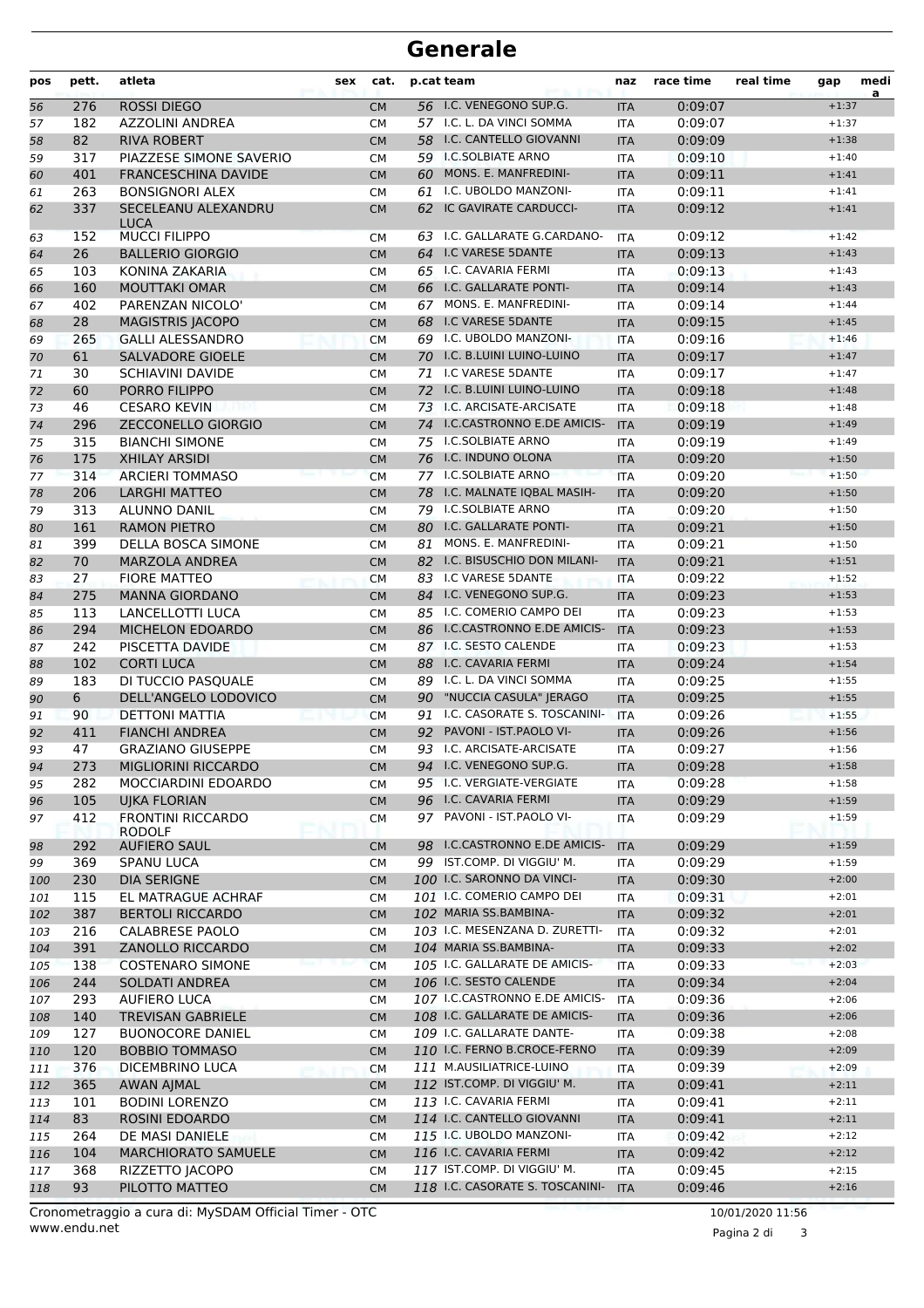| pos        | pett.          | atleta                                              | sex | cat.                   | p.cat team                                               | naz                      | race time          | real time | gap                | medi<br>a |
|------------|----------------|-----------------------------------------------------|-----|------------------------|----------------------------------------------------------|--------------------------|--------------------|-----------|--------------------|-----------|
| 119        | 218            | MAZZUCATO DAVIDE                                    |     | <b>CM</b>              | 119 I.C. MESENZANA D. ZURETTI-                           | <b>ITA</b>               | 0:09:47            |           | $+2:16$            |           |
| 120        | 91             | FORTINA STEFANO                                     |     | <b>CM</b>              | 120 I.C. CASORATE S. TOSCANINI-                          | <b>ITA</b>               | 0:09:48            |           | $+2:18$            |           |
| 121        | 380            | <b>ZOCCHI MARTINO</b>                               |     | <b>CM</b>              | 121 M.AUSILIATRICE-LUINO                                 | <b>ITA</b>               | 0:09:49            |           | $+2:19$            |           |
| 122        | 377            | MORANZONI LEONARDO                                  |     | <b>CM</b>              | 122 M.AUSILIATRICE-LUINO                                 | <b>ITA</b>               | 0:09:50            |           | $+2:20$            |           |
| 123        | 48             | <b>MASCOLO MATTEO</b>                               |     | <b>CM</b>              | 123 I.C. ARCISATE-ARCISATE                               | <b>ITA</b>               | 0:09:50            |           | $+2:20$            |           |
| 124        | 69             | LA NOTTE FRANCESCO                                  |     | <b>CM</b>              | 124 I.C. BISUSCHIO DON MILANI-                           | <b>ITA</b>               | 0:09:50            |           | $+2:20$            |           |
| 125        | 172            | <b>MARZOLLA CRISTIAN</b>                            |     | <b>CM</b>              | 125 I.C. INDUNO OLONA                                    | <b>ITA</b>               | 0:09:51            |           | $+2:21$            |           |
| 126        | 266            | <b>MANINI VALENTINO</b>                             |     | <b>CM</b>              | 126 I.C. UBOLDO MANZONI-                                 | <b>ITA</b>               | 0:09:52            |           | $+2:22$            |           |
| 127        | 79             | <b>CASARTELLI LUCA</b>                              |     | <b>CM</b>              | 127 I.C. CANTELLO GIOVANNI                               | <b>ITA</b>               | 0:09:52            |           | $+2:22$            |           |
| 128        | 413            | PATTINI RAFFAELE                                    |     | <b>CM</b>              | 128 PAVONI - IST.PAOLO VI-<br>129 I.C. CANTELLO GIOVANNI | <b>ITA</b>               | 0:09:55            |           | $+2:24$            |           |
| 129        | 81             | <b>DANESE DAVIDE</b><br><b>ZULLI TOMMASO</b>        |     | <b>CM</b>              | 130 "NUCCIA CASULA" JERAGO                               | <b>ITA</b>               | 0:09:55<br>0:09:57 |           | $+2:25$<br>$+2:27$ |           |
| 130        | 10<br>334      | <b>BENSALAH BILAL</b>                               |     | <b>CM</b>              | 131 IC GAVIRATE CARDUCCI-                                | <b>ITA</b>               |                    |           | $+2:27$            |           |
| 131<br>132 | 219            | <b>CAPATO THOMAS</b>                                |     | <b>CM</b><br><b>CM</b> | 132 I.C. MESENZANA D. ZURETTI-                           | <b>ITA</b><br><b>ITA</b> | 0:09:57<br>0:09:58 |           | $+2:28$            |           |
| 133        | 149            | <b>ARMIRAGLIO LUCA</b>                              |     | <b>CM</b>              | 133 I.C. GALLARATE G.CARDANO-                            | <b>ITA</b>               | 0:09:59            |           | $+2:29$            |           |
| 134        | 171            | <b>MARZOLLA GABRIELE</b>                            |     | <b>CM</b>              | 134 I.C. INDUNO OLONA                                    | <b>ITA</b>               | 0:09:59            |           | $+2:29$            |           |
| 135        | 305            | <b>MICCIO STEFANO</b>                               |     | <b>CM</b>              | 135 I.C.GAZZADA DON CAGNOLA-                             | <b>ITA</b>               | 0:10:00            |           | $+2:30$            |           |
| 136        | 379            | <b>ZANCHETTA PATRICK</b>                            |     | СM                     | 136 M.AUSILIATRICE-LUINO                                 | <b>ITA</b>               | 0:10:00            |           | $+2:30$            |           |
| 137        | 58             | <b>COLOMBO TIMOTHI</b>                              |     | <b>CM</b>              | 137 I.C. B.LUINI LUINO-LUINO                             | <b>ITA</b>               | 0:10:01            |           | $+2:30$            |           |
| 138        | 390            | PICCOLO LORENZO                                     |     | <b>CM</b>              | 138 MARIA SS.BAMBINA-                                    | <b>ITA</b>               | 0:10:02            |           | $+2:32$            |           |
| 139        | 142            | <b>ZANARDI LUCA</b>                                 |     | <b>CM</b>              | 139 I.C. GALLARATE DE AMICIS-                            | <b>ITA</b>               | 0:10:03            |           | $+2:33$            |           |
| 140        | 40             | <b>SAMPAOLI ANGELO</b>                              |     | <b>CM</b>              | 140 I.C. ANGERA-ANGERA                                   | <b>ITA</b>               | 0:10:03            |           | $+2:33$            |           |
| 141        | 68             | <b>DUGONI DANIEL</b>                                |     | <b>CM</b>              | 141 I.C. BISUSCHIO DON MILANI-                           | <b>ITA</b>               | 0:10:04            |           | $+2:34$            |           |
| 142        | 39             | PRIMICERI CHRISTIAN                                 |     | СM                     | 142 I.C. ANGERA-ANGERA                                   | <b>ITA</b>               | 0:10:05            |           | $+2:35$            |           |
| 143        | 36             | <b>LOVISON ALFREDO</b>                              |     | <b>CM</b>              | 143 I.C. ANGERA-ANGERA                                   | <b>ITA</b>               | 0:10:06            |           | $+2:36$            |           |
| 144        | 8              | PARINI RICCARDO                                     |     | <b>CM</b>              | 144 "NUCCIA CASULA" JERAGO                               | <b>ITA</b>               | 0:10:08            |           | $+2:38$            |           |
| 145        | 59             | <b>GATTA NICOLO'</b>                                |     | <b>CM</b>              | 145 I.C. B.LUINI LUINO-LUINO                             | <b>ITA</b>               | 0:10:09            |           | $+2:39$            |           |
| 146        | 388            | <b>DUMITRASCU ENEA</b>                              |     | <b>CM</b>              | 146 MARIA SS.BAMBINA-                                    | <b>ITA</b>               | 0:10:10            |           | $+2:40$            |           |
| 147        | 173            | SOTTOCASA ALESSANDRO                                |     | <b>CM</b>              | 147 I.C. INDUNO OLONA                                    | <b>ITA</b>               | 0:10:10            |           | $+2:40$            |           |
| 148        | 9              | <b>SNAD BRAHIME</b>                                 |     | <b>CM</b>              | 148 "NUCCIA CASULA" JERAGO                               | <b>ITA</b>               | 0:10:12            |           | $+2:42$            |           |
| 149        | 286            | <b>RAINERO LUCA</b>                                 |     | <b>CM</b>              | 149 I.C. VERGIATE-VERGIATE                               | <b>ITA</b>               | 0:10:13            |           | $+2:43$            |           |
| 150        | 150            | <b>IVANAJ FEDERICO</b>                              |     | <b>CM</b>              | 150 I.C. GALLARATE G.CARDANO-                            | <b>ITA</b>               | 0:10:14            |           | $+2:44$            |           |
| 151        | 673            | <b>LEONE PIETRO</b>                                 |     | <b>CM</b>              | 151 LEGGIUNO                                             | <b>ITA</b>               | 0:10:15            |           | $+2:45$            |           |
| 152        | 57             | <b>CAPUTO SAMUELE</b>                               |     | <b>CM</b>              | 152 I.C. B.LUINI LUINO-LUINO                             | <b>ITA</b>               | 0:10:15            |           | $+2:45$            |           |
| 153        | 681            | ADDAMO FRANCESCO                                    |     | <b>CM</b>              | 153 CARAVATE                                             | <b>ITA</b>               | 0:10:15            |           | $+2:45$            |           |
| 154        | 674            | <b>BELLORINI LORENZO</b>                            |     | <b>CM</b>              | 154 LEGGIUNO                                             | <b>ITA</b>               | 0:10:17            |           | $+2:47$            |           |
| 155        | 343            | <b>BERNASCONI FILIPPO</b>                           |     | <b>CM</b>              | 155 IC VARESE 1 DON RIMOLDI-                             | <b>ITA</b>               | 0:10:18            |           | $+2:47$            |           |
| 156        | 153            | SANTANIELLO DYLAN                                   |     | СM                     | 156 I.C. GALLARATE G.CARDANO-                            | <b>ITA</b>               | 0:10:19            |           | $+2:49$            |           |
| 157        | 682            | <b>BEIROUTI YASSINE</b>                             |     | <b>CM</b>              | 157 CARAVATE                                             | <b>ITA</b>               | 0:10:22            |           | $+2:52$            |           |
| 158        | $\overline{7}$ | MALENA LEONARDO                                     |     | СM                     | 158 "NUCCIA CASULA" JERAGO                               | ITA                      | 0:10:25            |           | $+2:55$            |           |
| 159        | 50             | <b>VINCENZI SAMUELE</b>                             |     | <b>CM</b>              | 159 I.C. ARCISATE-ARCISATE                               | <b>ITA</b>               | 0:10:26            |           | $+2:56$            |           |
| 160        | 303            | AMBROSINI VADIM                                     |     | СM                     | 160 I.C.GAZZADA DON CAGNOLA-                             | <b>ITA</b>               | 0:10:28            |           | $+2:58$            |           |
| 161        | 233            | MAGGIORE EMANUELE                                   |     | <b>CM</b>              | 161 I.C. SARONNO DA VINCI-                               | <b>ITA</b>               | 0:10:34            |           | $+3:04$            |           |
| 162        | 378            | RIGONI THOMAS                                       |     | <b>CM</b>              | 162 M.AUSILIATRICE-LUINO                                 | <b>ITA</b>               | 0:10:38            |           | $+3:07$            |           |
| 163        | 17<br>18       | <b>BRUSATI FILIPPO</b><br><b>CERMESONI FEDERICO</b> |     | <b>CM</b>              | 163 ALBIZZATE<br>164 ALBIZZATE                           | <b>ITA</b>               | 0:10:39            |           | $+3:09$<br>$+3:09$ |           |
| 164        |                | <b>FILIPPO</b>                                      |     | CМ                     |                                                          | ITA                      | 0:10:39            |           |                    |           |
| 165        | 20             | <b>SCHIAVINI LEONARDO</b>                           |     | CM                     | 165 ALBIZZATE                                            | <b>ITA</b>               | 0:10:45            |           | $+3:14$            |           |
| 166        | 389            | <b>GALANTINI FEDERICO</b>                           |     | СM                     | 166 MARIA SS.BAMBINA-                                    | ITA                      | 0:10:45            |           | $+3:15$            |           |
| 167        | 71             | <b>MORENI SAMUELE</b>                               |     | <b>CM</b>              | 167 I.C. BISUSCHIO DON MILANI-                           | <b>ITA</b>               | 0:10:46            |           | $+3:16$            |           |
| 168        | 130            | <b>FERA JACOPO</b>                                  |     | CМ                     | 168 I.C. GALLARATE DANTE-                                | <b>ITA</b>               | 0:10:52            |           | $+3:22$            |           |
| 169        | 231            | <b>GALLI FRANCESCO</b>                              |     | <b>CM</b>              | 169 I.C. SARONNO DA VINCI-                               | <b>ITA</b>               | 0:10:56            |           | $+3:26$            |           |
| 170        | 336            | <b>SCALISE ANDREA</b>                               |     | CМ                     | 170 IC GAVIRATE CARDUCCI-                                | ITA                      | 0:11:09            |           | $+3:39$            |           |
| 171        | 685            | <b>MARANGON SAMUELE</b>                             |     | CM                     | 171 CARAVATE                                             | <b>ITA</b>               | 0:11:14            |           | $+3:44$            |           |
| 172        | 672            | <b>GIUSTI LUCA</b>                                  |     | СM                     | 172 LEGGIUNO                                             | ITA                      | 0:11:20            |           | $+3:50$            |           |
| 173        | 37             | <b>NOVALI ANDREA</b>                                |     | <b>CM</b>              | 173 I.C. ANGERA-ANGERA                                   | <b>ITA</b>               | 0:11:33            |           | $+4:03$            |           |
| 174        | 345            | <b>MONTI FRANCESCO</b>                              |     | СM                     | 174 IC VARESE 1 DON RIMOLDI-                             | ITA                      | 0:11:36            |           | $+4:05$            |           |
| 175        | 215            | <b>BRESCIANI EMANUELE</b>                           |     | <b>CM</b>              | 175 I.C. MESENZANA D. ZURETTI-                           | <b>ITA</b>               | 0:11:41            |           | $+4:11$            |           |
| 176        | 16             | <b>BINDA GIACOMO</b>                                |     | CM                     | 176 ALBIZZATE                                            | ITA                      | 0:11:44            |           | $+4:14$            |           |
| 177        | 223            | MILAZZO GIOACCHINO                                  |     | CM                     | 177 I.C. PORTO CERESIO E.FERMI-                          | <b>ITA</b>               | 0:11:48            |           | $+4:18$            |           |
| 178        | 222            | <b>GUTSAL MAKSIM</b>                                |     | <b>CM</b>              | 178 I.C. PORTO CERESIO E.FERMI-                          | ITA                      | 0:11:50            |           | $+4:20$            |           |
| 179        | 347            | RUSSELLO FRANCESCO                                  |     | <b>CM</b>              | 179 IC VARESE 1 DON RIMOLDI-                             | <b>ITA</b>               | 0:11:57            |           | $+4:27$            |           |
| 180        | 683            | <b>BRUNELLA RICCARDO</b>                            |     | CМ                     | 180 CARAVATE                                             | <b>ITA</b>               | 0:12:26            |           | $+4:56$            |           |
| 181        | 671            | <b>GUIDI ALBERTO</b>                                |     | <b>CM</b>              | 181 LEGGIUNO                                             | <b>ITA</b>               | 0:13:02            |           | $+5:32$            |           |

10/01/2020 11:56